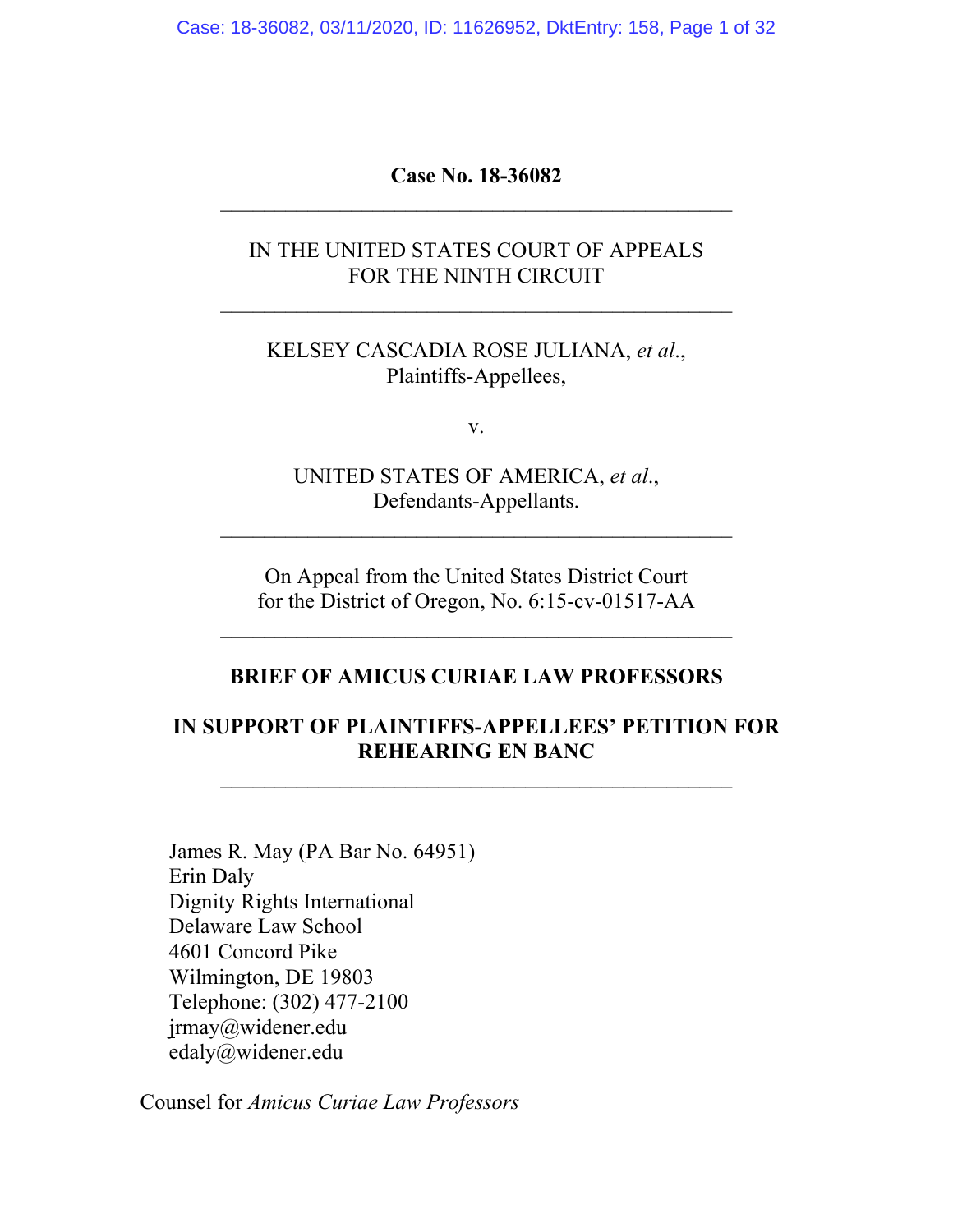## **CORPORATE DISCLOSURE STATEMENT**

Pursuant to Rule 26.1 of the Federal Rules of Appellate Procedure, *Amicus Curiae* state that they are individuals representing only their interests and expertise as law professors. They are not a non-governmental corporate entity and do not have a parent corporation or relation to a publicly-held company.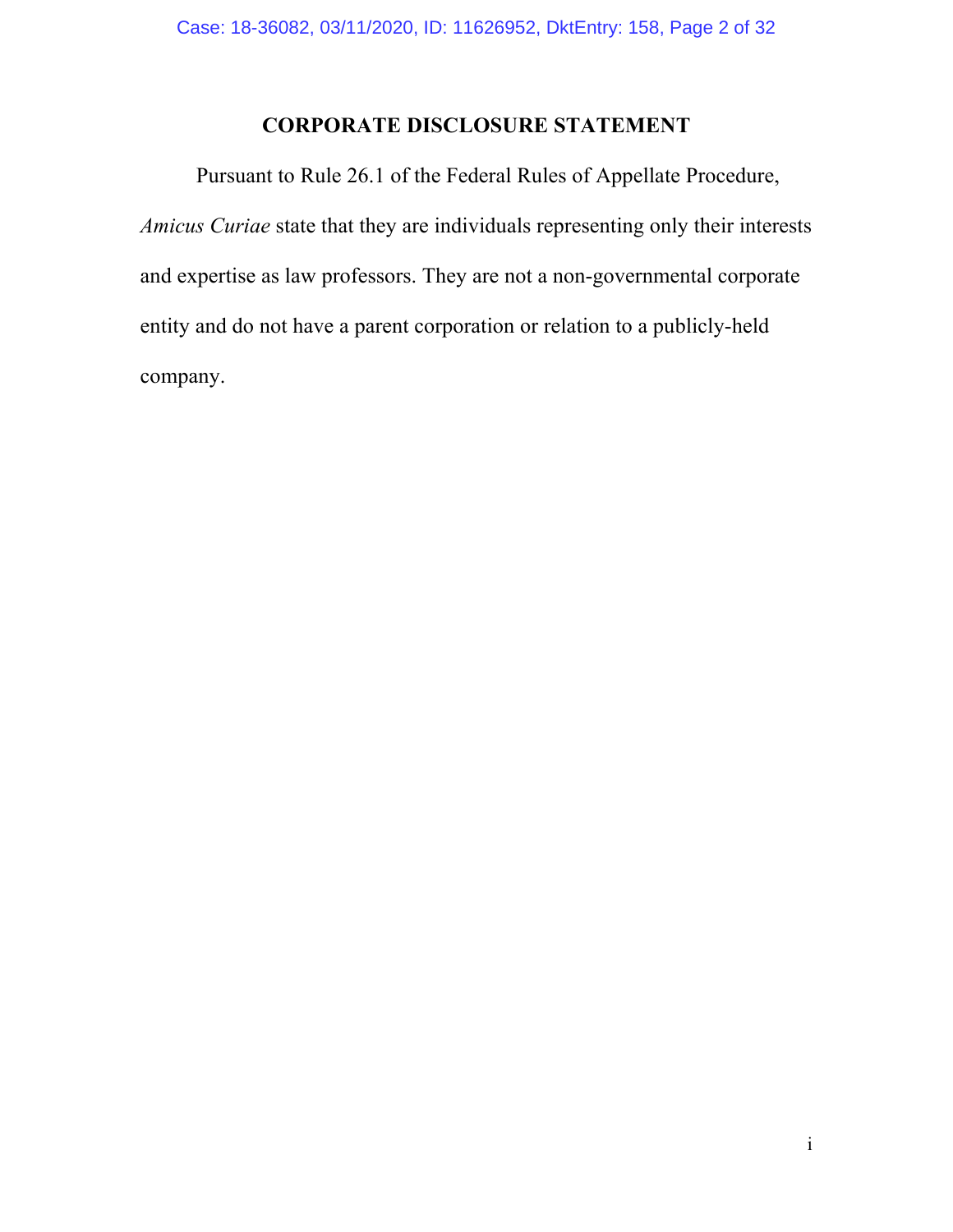# **TABLE OF CONTENTS**

| IDENTITY, INTERESTS, AND AUTHORITY OF THE AMICI CURIAE 1                          |
|-----------------------------------------------------------------------------------|
|                                                                                   |
|                                                                                   |
| The Majority Wrongly Applied the Political Question Doctrine  2<br>$\mathbf{I}$ . |
| A. The Political Question Doctrine Does Not Apply to Article III                  |
| B. The Political Question Doctrine Does Not Apply to Individual Rights            |
| C. The Political Question Doctrine Does Not Apply to Youth Plaintiffs'<br>11      |
| II. The Standards Here Are Judicially Discoverable and Manageable  14             |
| A. The Constitutional Standards Here Are Well Developed and Familiar<br>14        |
| B. Standards for Evaluating These Youth Plaintiffs' Claims are                    |
|                                                                                   |
|                                                                                   |
|                                                                                   |
|                                                                                   |
|                                                                                   |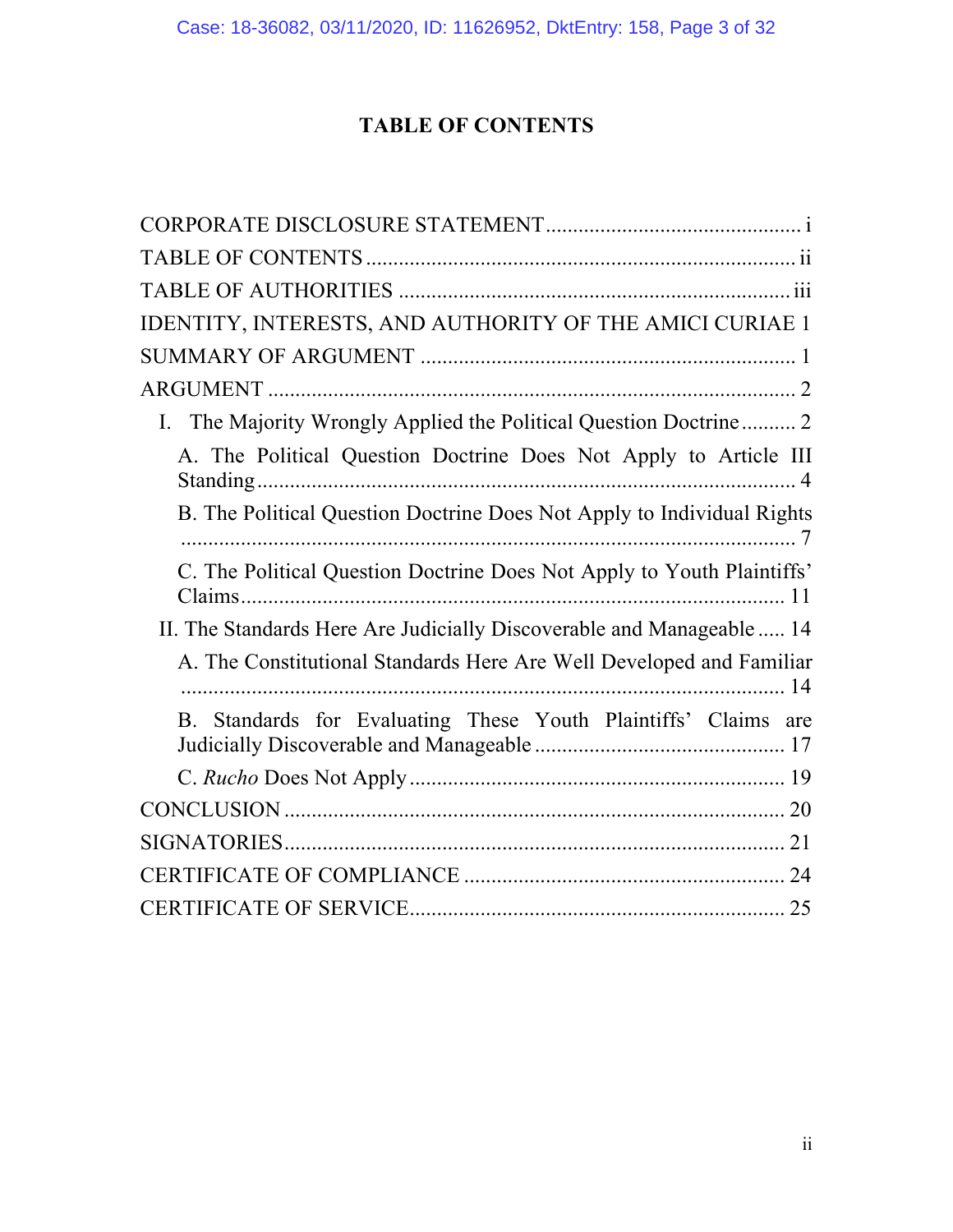# **TABLE OF AUTHORITIES**

# **Cases**

| Daubert v. Merrill Dow Pharmaceuticals, Inc., 509 U.S. 579 (1993) 17 |  |
|----------------------------------------------------------------------|--|
|                                                                      |  |
|                                                                      |  |
|                                                                      |  |
|                                                                      |  |
|                                                                      |  |
|                                                                      |  |
|                                                                      |  |
|                                                                      |  |
|                                                                      |  |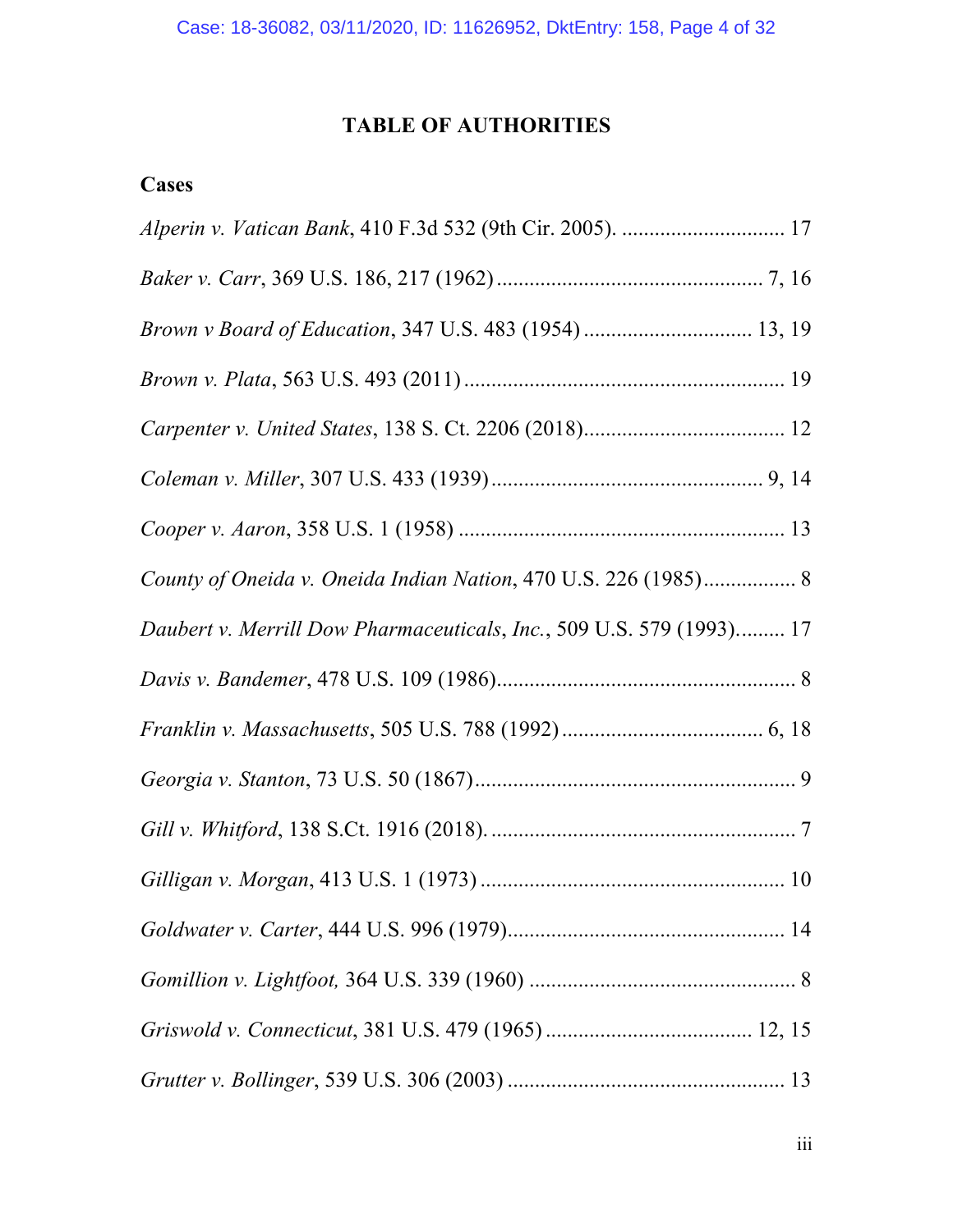| Los Angeles Cty. Bar Ass'n v. Eu, 979 F.2d 697 (9th Cir. 1992)  16   |  |
|----------------------------------------------------------------------|--|
|                                                                      |  |
|                                                                      |  |
|                                                                      |  |
|                                                                      |  |
|                                                                      |  |
|                                                                      |  |
|                                                                      |  |
| Moore v City of East Cleveland, 431 U.S. 494 (1977) 12, 15           |  |
|                                                                      |  |
|                                                                      |  |
|                                                                      |  |
| Ohio ex rel. Bryant v. Akron Metro. Park Dist., 281 U.S. 74 (1930) 9 |  |
|                                                                      |  |
|                                                                      |  |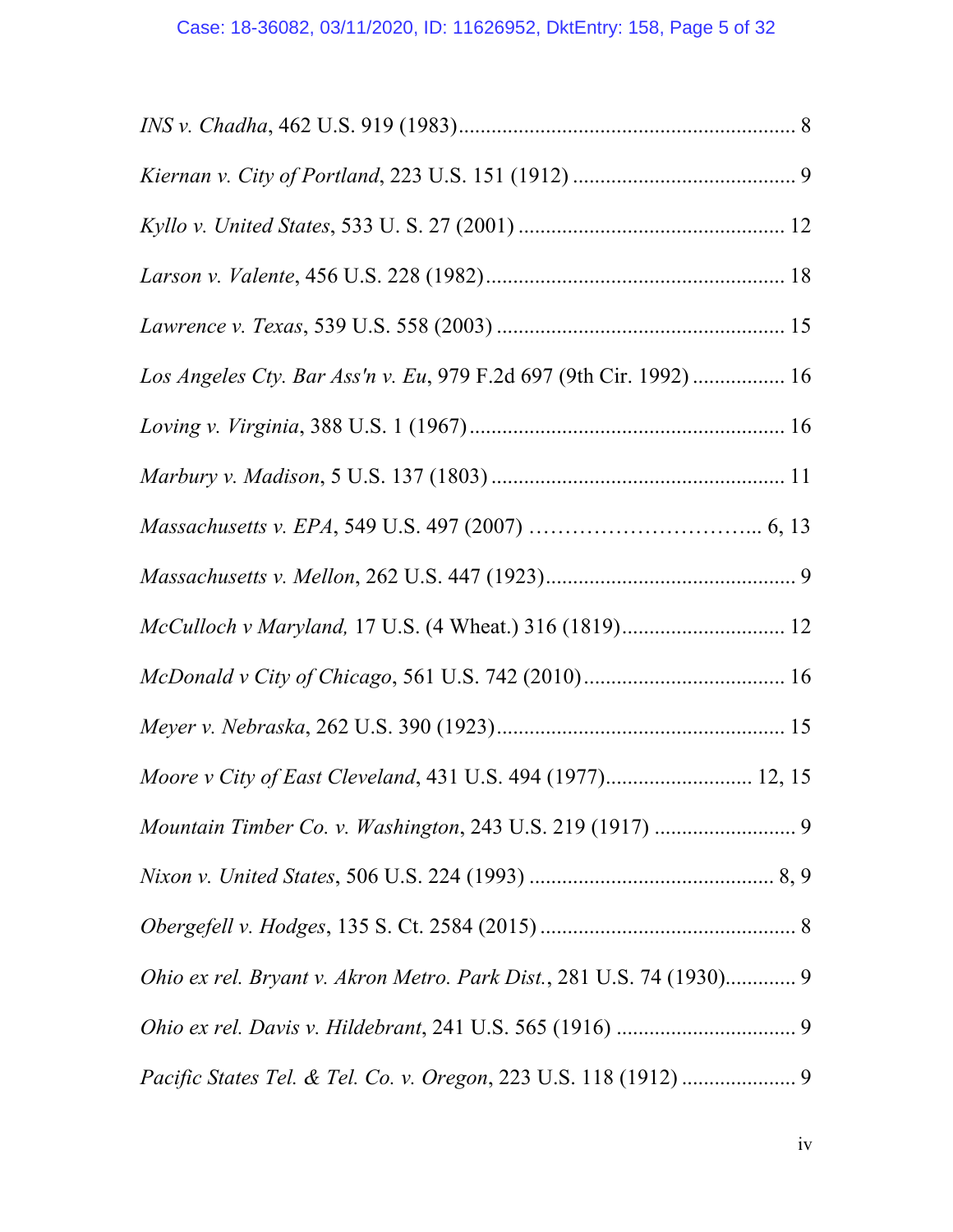| Planned Parenthood of Southeastern Pa. v. Casey, 505 U.S. 833 (1992) 15 |  |
|-------------------------------------------------------------------------|--|
|                                                                         |  |
|                                                                         |  |
|                                                                         |  |
|                                                                         |  |
|                                                                         |  |
| Seminole Tribe of Florida v. Florida, 517 U.S. 44 (1996)  12            |  |
| Skinner v. Oklahoma ex rel. Williamson, 316 U.S. 535 (1942)  15         |  |
|                                                                         |  |
| United States Dep't of Commerce v. Montana, 503 U.S. 442 (1992) 8       |  |
|                                                                         |  |
|                                                                         |  |
|                                                                         |  |
|                                                                         |  |
| Youngstown Sheet & Tube Co. v. Sawyer, 343 U.S. 579 (1952) 13           |  |

# **Constitutional Provisions**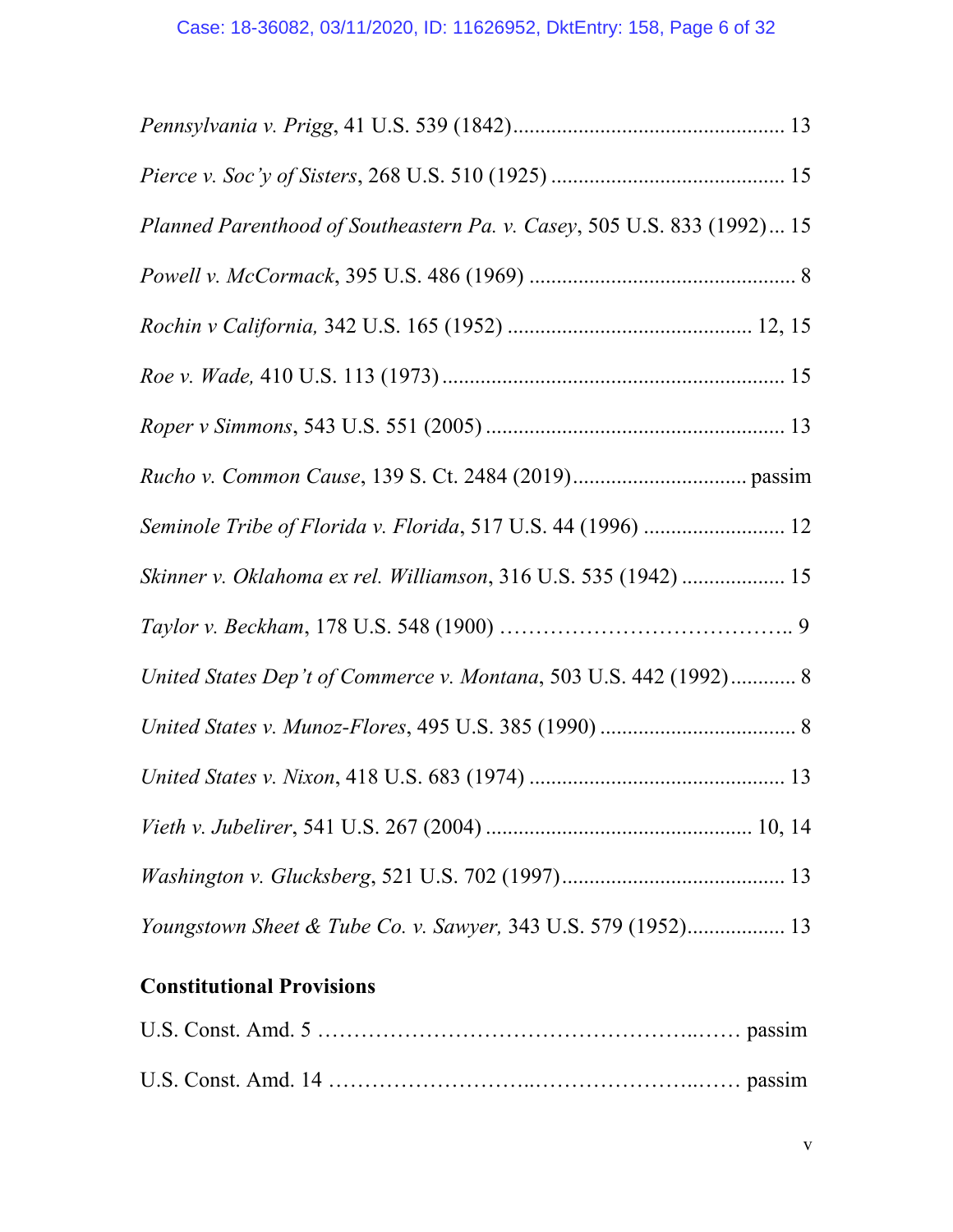# **Other Authorities**

| Breyer, Stephen, J., "Science in the Courtroom," Issues in Science and    |
|---------------------------------------------------------------------------|
|                                                                           |
| Rebecca L. Brown, When Political Questions Affect Individual Rights: The  |
| Other Nixon v. United States, 1993 Sup. Ct. Rev. 125 (1993)  8, 9, 13     |
|                                                                           |
| Howard Fink & Mark Tushnet, Federal Jurisdiction: Policy and Practice     |
|                                                                           |
| James R. May, AEP v. Connecticut and the Future of the Political Question |
|                                                                           |
| James R. May, Climate Change, Constitutional Consignment, and the         |
| <i>Political Question Doctrine, 58 Denver U. L. Rev. 919 (2008) 11</i>    |
| Michael A. Moorefield, The Times Are They A-Changin'?: What Kivalina      |
| Says About the State of Environmental "Political Questions" Native        |
| Village of Kivalina v. Exxonmobil Corp., 17 Mo. Envtl. L. & Pol'y Rev.    |
|                                                                           |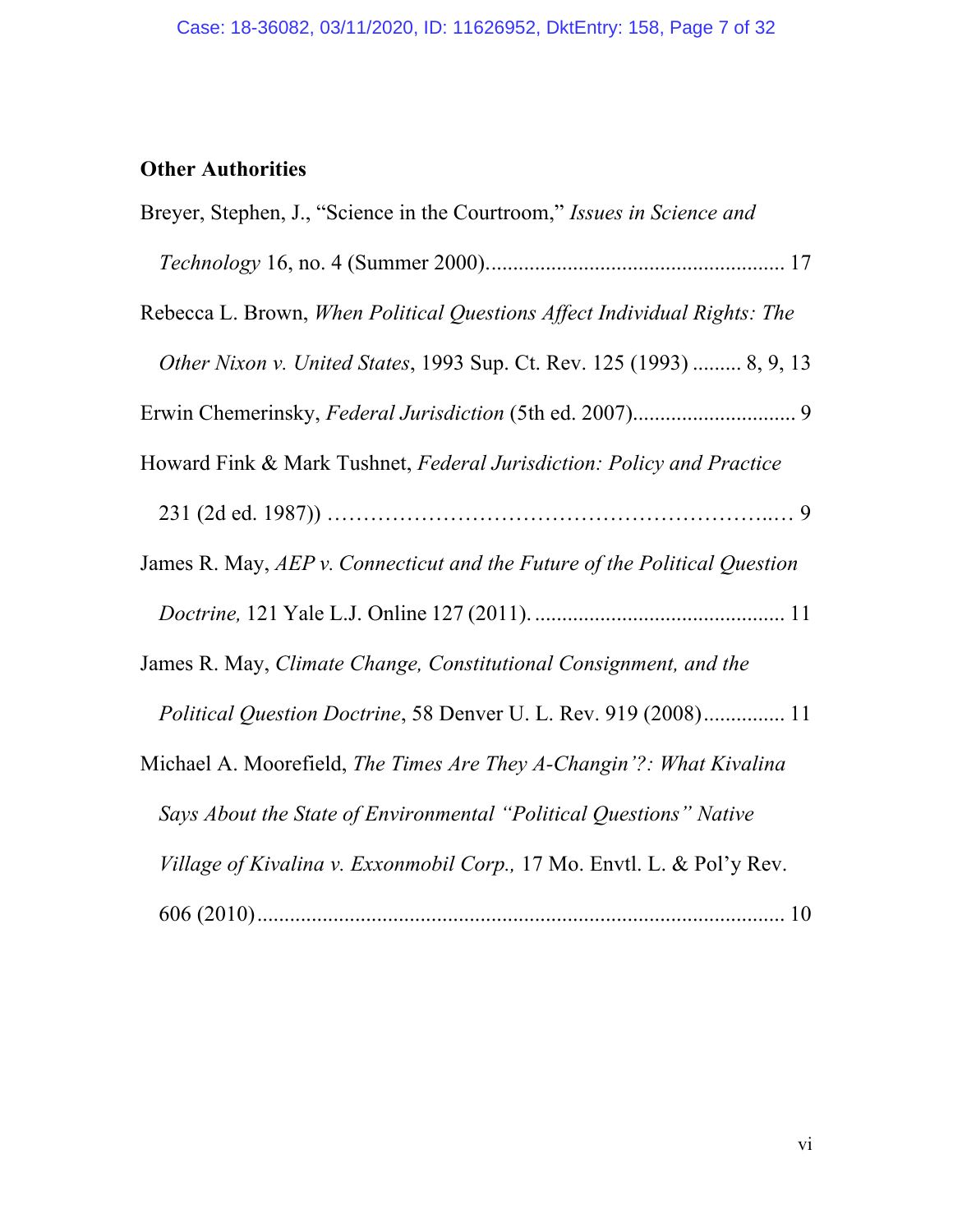# **IDENTITY, INTERESTS, AND AUTHORITY OF THE AMICI CURIAE**

*Amicus curiae* are law professors and scholars (listed on the signature page) who teach, research, and publish in the subject areas of constitutional, environmental, and administrative  $law<sup>1</sup>$ .

#### **SUMMARY OF ARGUMENT**

Amici present two points in support of Plaintiffs-Appellees' ("youth plaintiffs") Petition for Rehearing *En Banc*. *First*, the panel's majority incorrectly invoked the political question doctrine in determining whether youth plaintiffs possess standing under Article III of the United States Constitution. The political question doctrine does not apply in cases, like this, involving individual constitutional rights. *Second*, well-established judicially discoverable and manageable constitutional standards exist to evaluate and remedy youth plaintiffs' claims.

<sup>&</sup>lt;sup>1</sup> *Amici* file this brief solely as individuals and not on behalf of the institutions with which they are affiliated. Plaintiffs and Defendants have consented to the filing of this brief. *Amici* certify that, pursuant to Federal Rule of Appellate Procedure 29(a)(4)(E), no party's counsel authored this brief in whole or in part, nor did any party or party's counsel contribute money that was intended to fund preparing or submitting this brief. No person funded the preparation or submission of this brief.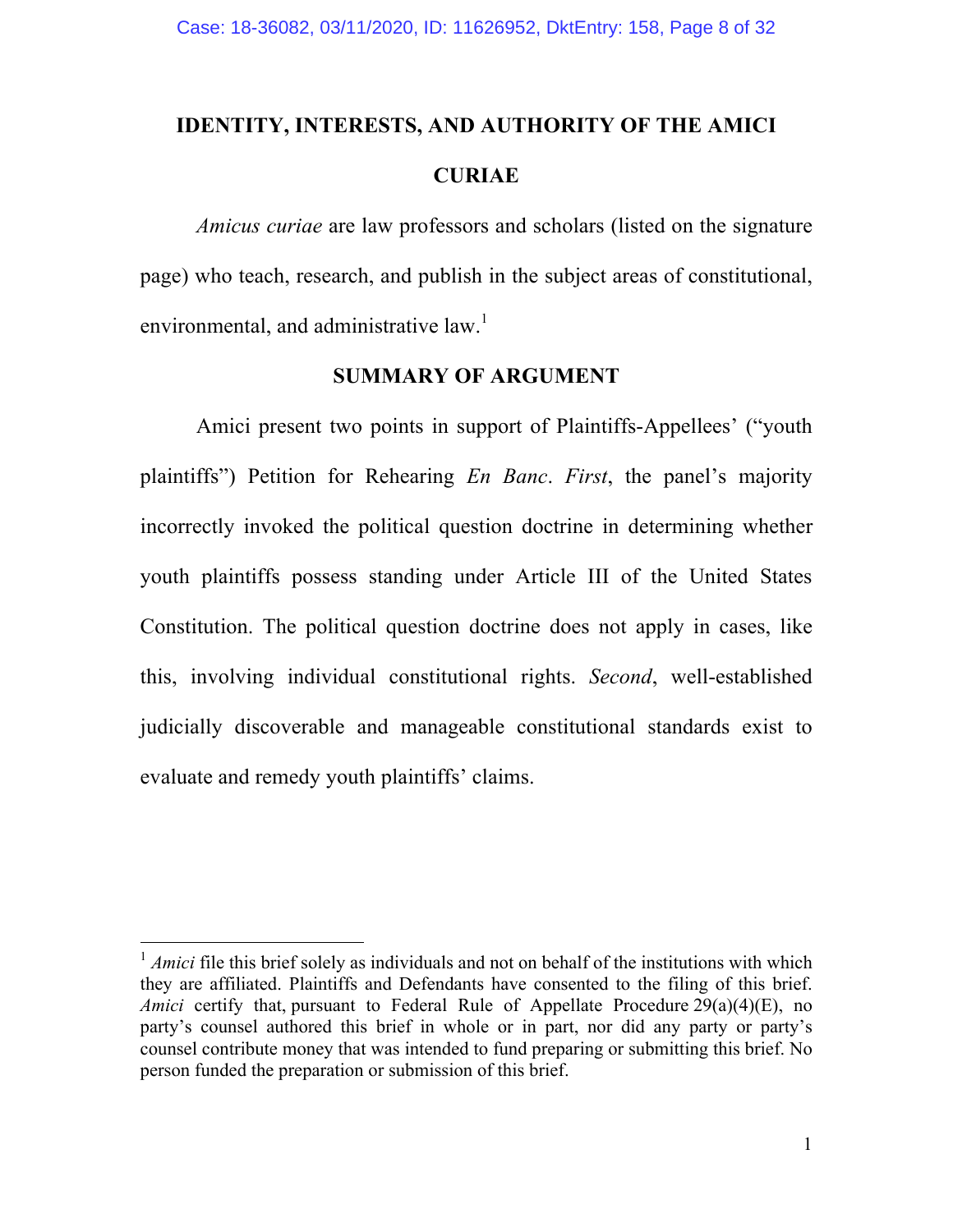#### **ARGUMENT**

## **I. The Majority Wrongly Applied the Political Question Doctrine**

All three judges of the Ninth Circuit panel and the district court agree on the following essential points: climate change is real "and occurring at an increasingly rapid pace," Slip Op. ("SO") 14; we are in the midst of a human-induced ecological "apocalypse," SO 1; Defendants have knowingly caused and facilitated emissions of massive amounts of greenhouse gases for decades, SO 11 ("substantial evidentiary record documents that the federal government has long promoted fossil fuel use despite knowing that it can cause catastrophic climate change, and that failure to change existing policy may hasten an environmental apocalypse."); Defendants' administrative policies and programs promote the use of fossil fuels, threatening the climate, SO 20-21 ("A significant portion of those emissions occur in this country; the United States accounted for over 25% of worldwide emissions from 1850 to 2012, and currently accounts for about 15%."); Defendants *knew* their actions could contribute to "catastrophic climate change, and that failure to change existing policy may hasten an environmental apocalypse," SO 11; these youth plaintiffs have pled a constitutionally valid fundamental right to be free from actions of the Defendants that destroys the capability of the climate system to sustain human life, SO 6; these youth plaintiffs have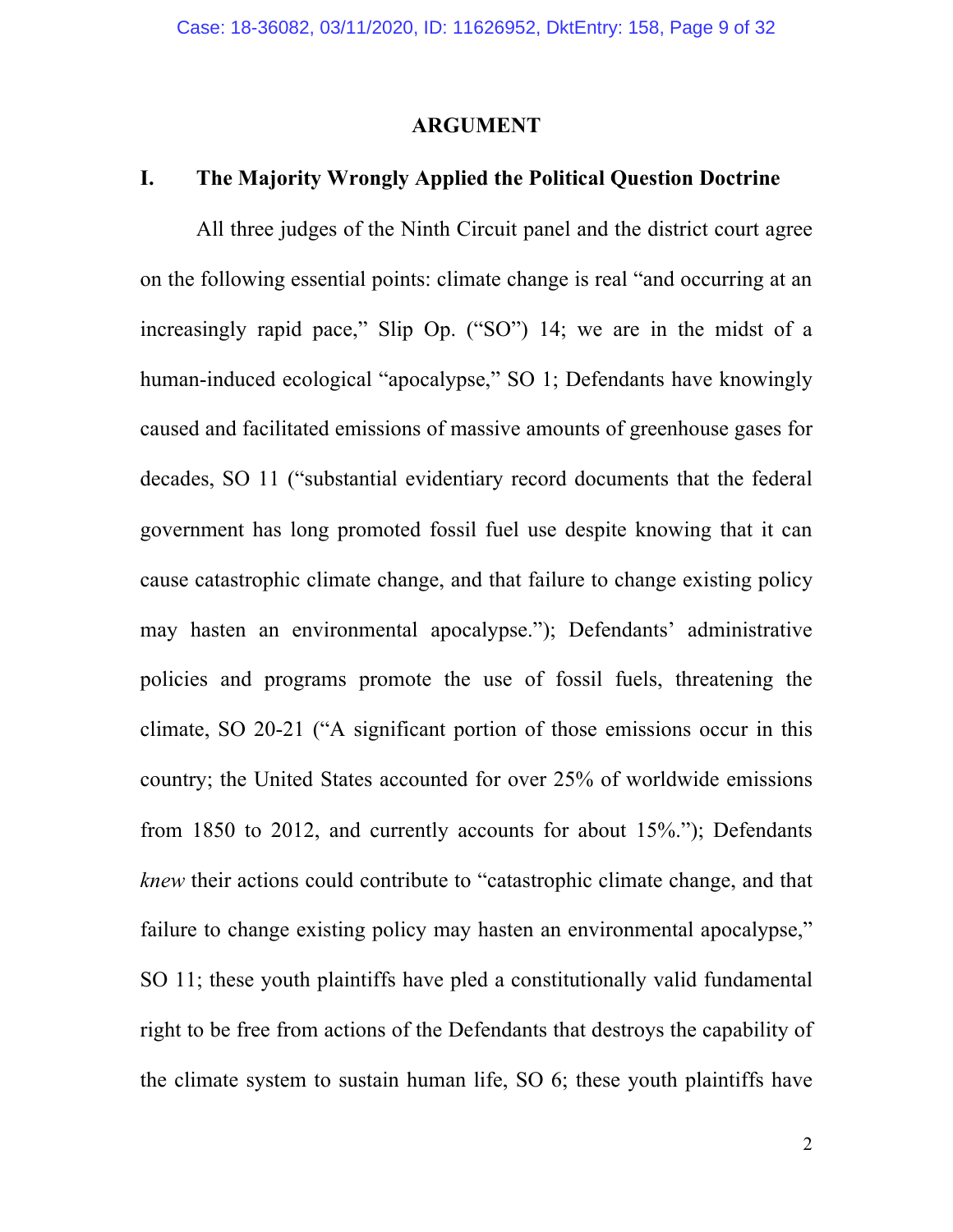suffered imminent, ongoing, concrete, and particularized injuries, SO 21 ("The plaintiffs' alleged injuries are caused by carbon emissions from fossil fuel production, extraction, and transportation."); the actions and inactions of Defendants caused these injuries, SO 29-21; there is a judicial role in administering justice, SO 32 ("We do not dispute that the . . . relief the plaintiffs seek could well goad the political branches into action."); action is needed, SO 15 ("Absent some action, the destabilizing climate will bury cities, spawn life-threatening natural disasters, and jeopardize critical food and water supplies."); and the youth plaintiffs have pled meritorious claims, SO 31-32 ("The plaintiffs have made a compelling case that action is needed; it will be increasingly difficult in light of that record for the political branches to deny that climate change is occurring, [and] that the government has had a role in causing it  $\dots$ ").

Despite agreement, the panel's majority dismissed the case, concluding the youth plaintiffs lack redressability under Article III standing, in large part on political question doctrine reasoning. We believe the majority's reasoning is incorrect because: (1) the political question doctrine does not apply to Article III standing; (2) the political question doctrine does not apply to individual rights; and (3) the case presents justiciable claims not subject to the political question doctrine.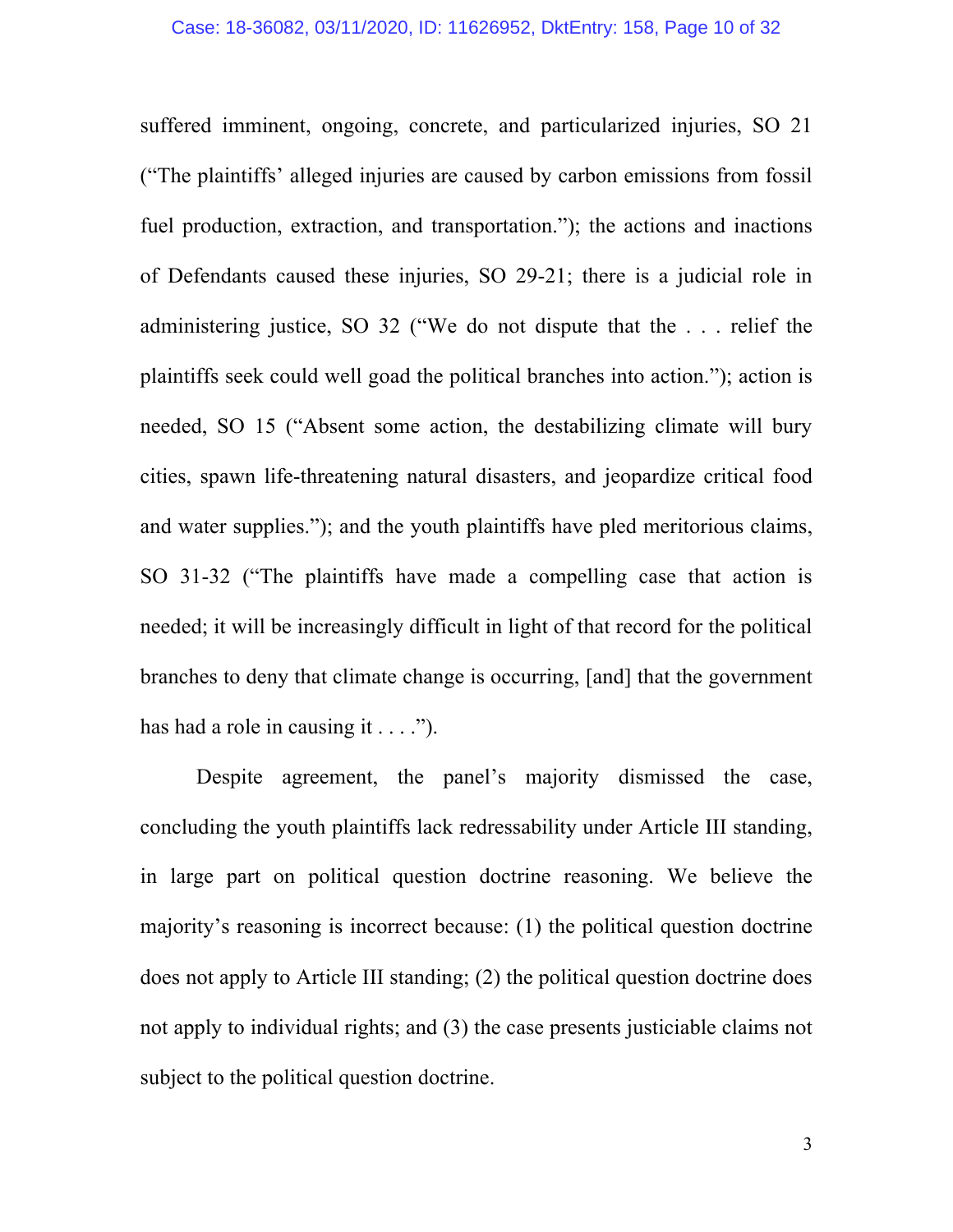## **A. The Political Question Doctrine Does Not Apply to Article III Standing**

The majority misreads *Rucho v. Common Cause*, 139 S. Ct. 2484, 2500 (2019), as injecting the political question doctrine into redressability analysis under Article III standing. SO 11 (citing *Rucho* at 2506–07, 2508). Yet, as the youth plaintiffs correctly note, the standing and political question doctrines are "distinct and separate." *See* Petition for Rehearing *En Banc* at 24 (citing cases).

Doubting its own authority, the majority improperly conflates separation of powers with standing. SO 28-29 ("Although the plaintiffs' invitation to get the ball rolling by simply ordering the promulgation of a plan is beguiling, it ignores that an Article III court will thereafter be required to determine whether the plan is sufficient to remediate the claimed constitutional violation of the plaintiffs' right to a 'climate system capable of sustaining human life.' We doubt that any such plan can be supervised or enforced by an Article III court."). Then, "reluctantly," the majority concludes that youth plaintiffs' "impressive case for redress must be presented to the political branches of government." SO 11, 28, *citing Rucho* at 2506–07, 2508 ("*Rucho* reaffirmed that redressability questions implicate the separation of powers, noting that federal courts 'have no commission to allocate political power and influence' without standards to guide in the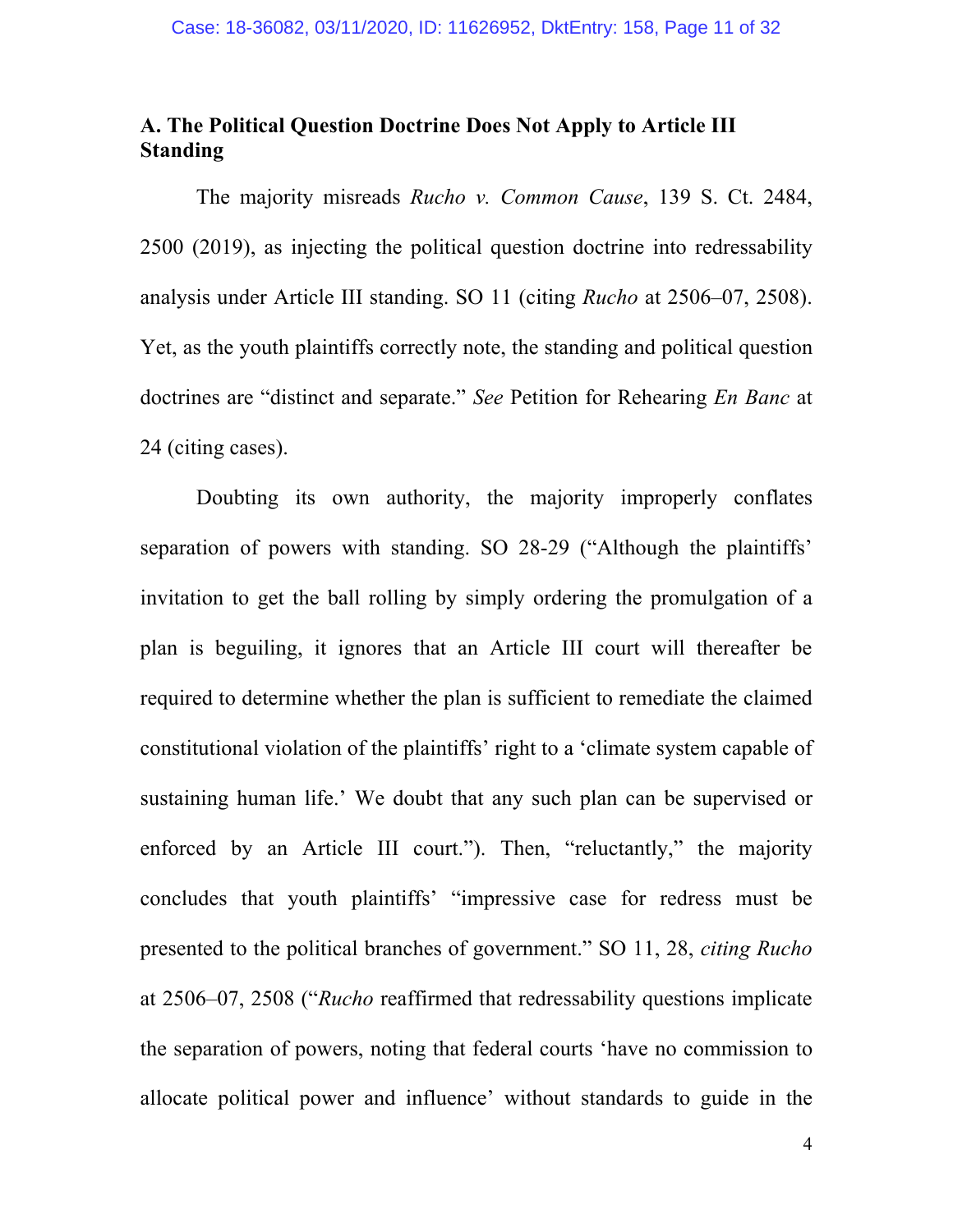exercise of such authority.").

As the dissent correctly observes, however, the majority's Article III analysis misperceives the role of federal courts in protecting youth plaintiffs' individual constitutional rights. SO 32-64. While the majority may be correct when saying "it is beyond the power of an Article III court to … design [] … or implement the plaintiffs' requested remedial plan," SO 25, the youth plaintiffs have not asked the district court to make or implement a plan or do anything otherwise committed to an elected branch of government. The youth plaintiffs seek declaratory relief and, if appropriate following a bifurcated trial's remedial phase, an injunction ordering *the Defendants* to develop and implement a plan to reduce fossil fuel emissions and atmospheric carbon dioxide. These youth plaintiffs simply request that federal courts recognize contravention of a constitutional right and, if necessary, use reasoned judgment to dispense a remedy for the Defendants to implement. SO 26 ("The plaintiffs argue that the district court need not itself make policy decisions, because if their general request for a remedial plan is granted, the political branches can decide what policies will best 'phase out fossil fuel emissions and draw down excess atmospheric  $CO<sub>2</sub>$ .'").

*Rucho* is inapposite. In *Rucho*, a 5-4 majority of the Supreme Court held that the Guarantee Clause and other structural attributes of the U.S.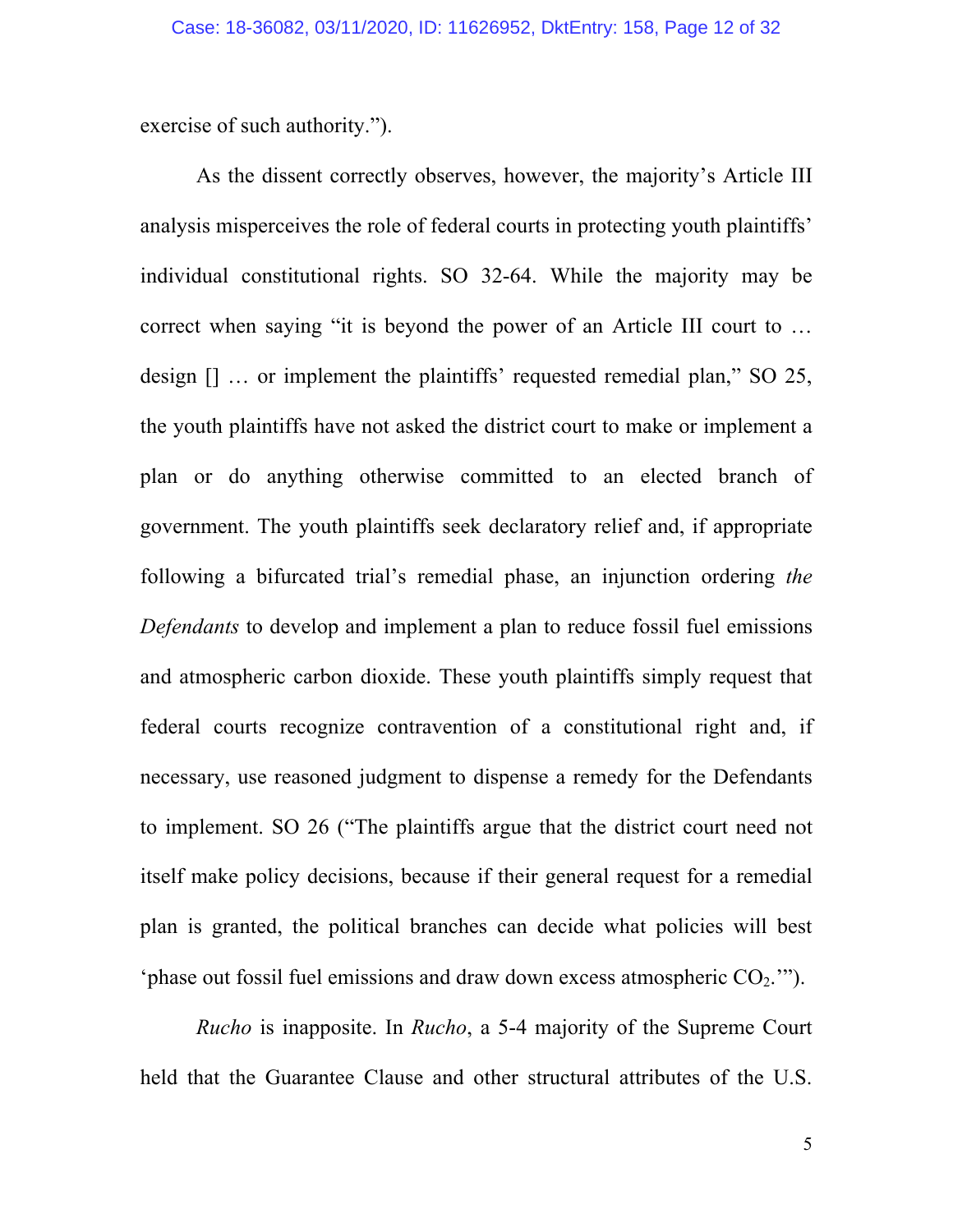Constitution consign certain political gerrymandering claims to the political branches. 139 S. Ct. 2484 (2019). This result follows a long line of cases regarding political apportionment. *Id*. at 2506 ("This Court has several times concluded, however, that the Guarantee Clause does not provide the basis for a justiciable claim.").

As the majority notes, youth plaintiffs have presented a justiciable claim of an individual rights violation. SO 21 (in addition to violations of well established individual due process and equal protection rights, the youth plaintiffs claim "the government has deprived them of a substantive constitutional right to a 'climate system capable of sustaining human life,' and they seek remedial declaratory and injunctive relief"). Youth plaintiffs seek relief within the court's authority to grant, whether declaratory or remedial in nature. Either is sufficient for Article III standing. *See Franklin v. Massachusetts*, 505 U.S. 788, 803 (1992) ("We may assume it is substantially likely that the President and other executive and congressional officials would abide by an authoritative interpretation . . . by the District Court, even though they would not be directly bound by such a determination"); SO 22-24 (Plaintiffs seek "an order requiring the government to develop a plan to 'phase out fossil fuel emissions and draw down excess atmospheric CO<sub>2</sub>.'") (*citing Massachusetts v. EPA*, 549 U.S.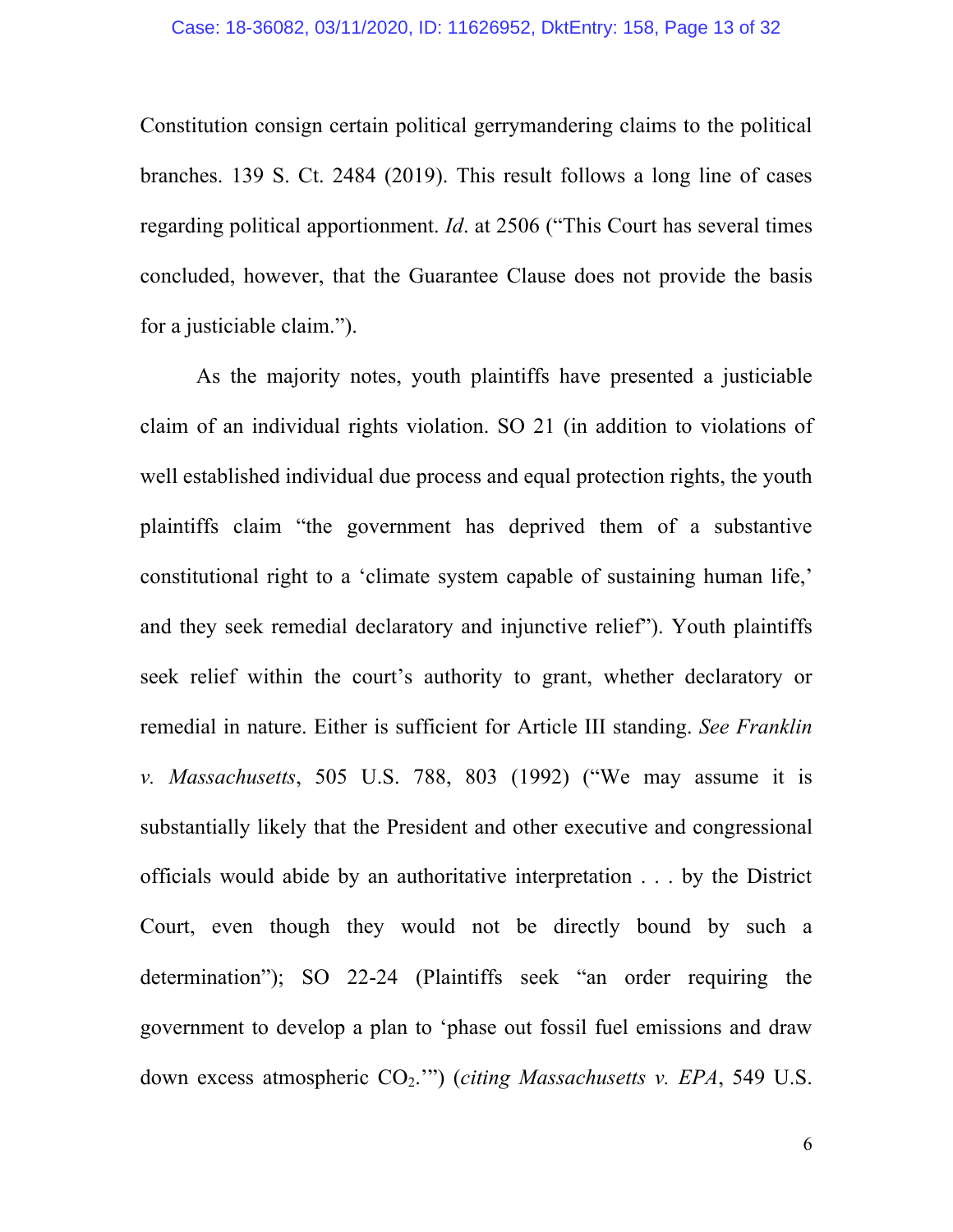497, 525–26 (2007) (finding redressability where "the requested relief would likely slow or reduce emissions."); SO 47 (Staton, J., dissenting) ("a perceptible reduction in the advance of climate change is sufficient to redress a plaintiff's climate change-induced harms").

Lastly, the majority misses how *Rucho* underscores each doctrine's distinctiveness. In *Rucho*, the Court upheld the plaintiffs' constitutional standing prior to turning to political question analysis. 139 S.Ct. at 2492 (discussing *Gill v. Whitford*, 138 S.Ct. 1916 (2018)). Here, Defendants did not contest the district court's thorough political question analysis. It should not be re-animated under the guise of the standing doctrine.

#### **B. The Political Question Doctrine Does Not Apply to Individual Rights**

Next, the majority incorrectly invoked the political question doctrine because the doctrine never applies to individual rights; hence, even Defendants did not appeal the district court's determination that the political question doctrine does not apply.

In *Baker v. Carr*, 369 U.S. 186, 217 (1962), the Supreme Court listed "formulations" describing when prior cases had found an issue nonjusticiable. These "formulations," are relevant to discerning questions committed to coordinate branches of government. Individual rights, by definition, stand outside the political process; they cannot be committed to it.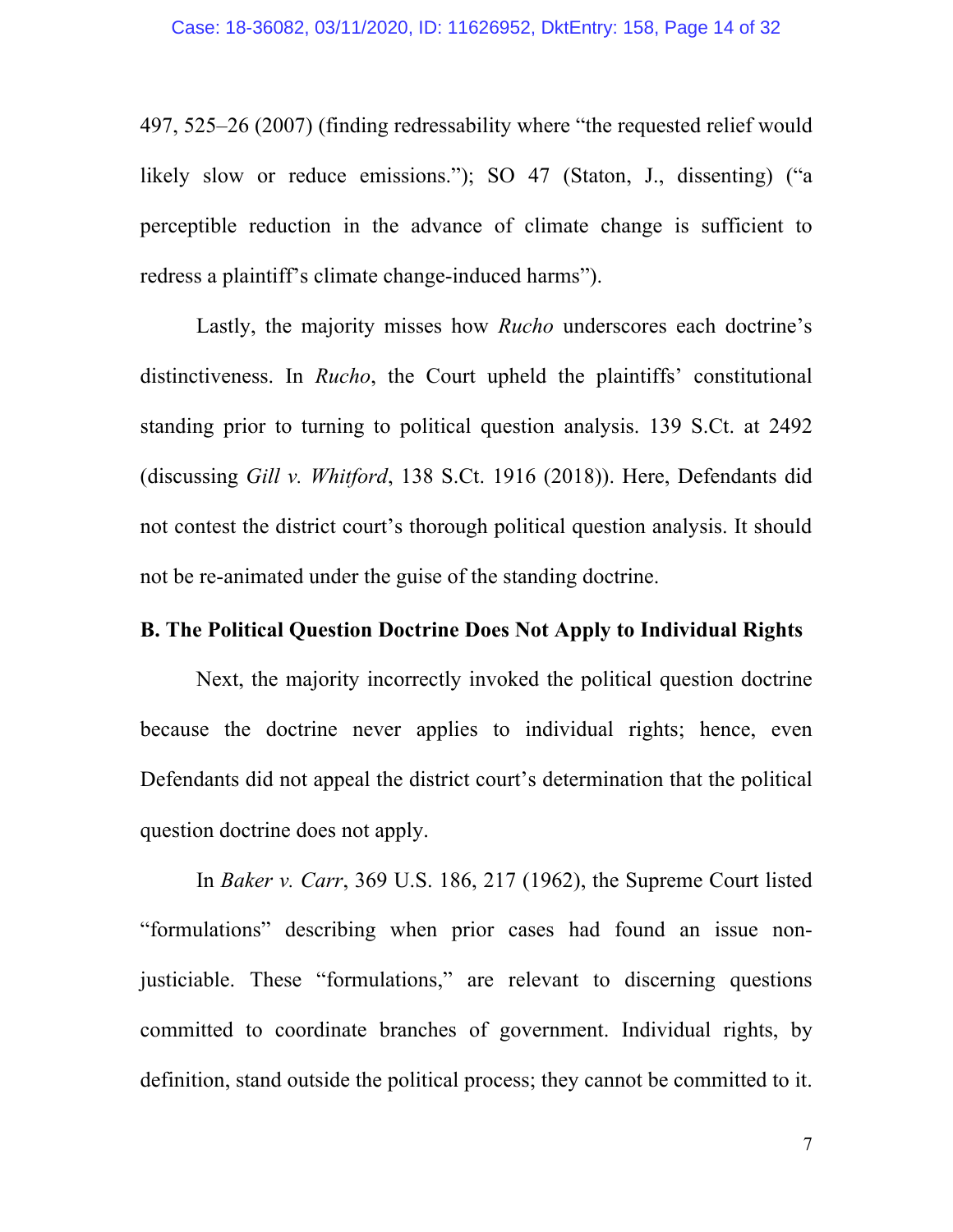The Supreme Court makes clear, in the very next paragraph of *Baker*, that while courts should refer to these formulations in determining "whether some action denominated 'political' exceeds constitutional authority," they are not relevant in determining whether an action violates a *constitutional right. Id. See e.g.,* Rebecca L. Brown, *When Political Questions Affect Individual Rights: The Other Nixon v. United States*, 1993 Sup. Ct. Rev. 125 (1993) ("To the *Baker* Court, *Gomillion* [*v. Lightfoot,* 364 U.S. 339 (1960)] was evidence that the political-question doctrine had no place in denying the enforcement of individual rights."). *See also, Obergefell v. Hodges*, 135 S. Ct. 2584, 2605 (2015) ("The Nation's courts are open to injured individuals who come to them to vindicate their own direct, personal stake in our basic charter.").

None of the Supreme Court's subsequent cases applying the *Baker* formulations have found individual rights cases to be non-justiciable. *Nixon v. United States*, 506 U.S. 224, 228 (1993) (Impeachment Trial Clause); *United States Dep't of Commerce v. Montana*, 503 U.S. 442, 456 (1992) (Article I); *United States v. Munoz-Flores*, 495 U.S. 385, 389-90 (1990) (Origination Clause); *Davis v. Bandemer*, 478 U.S. 109, 121-22 (1986) (Equal Protection Clause); *County of Oneida v. Oneida Indian Nation*, 470 U.S. 226, 248-50 (1985) (Indian Commerce Clause); *INS v. Chadha*, 462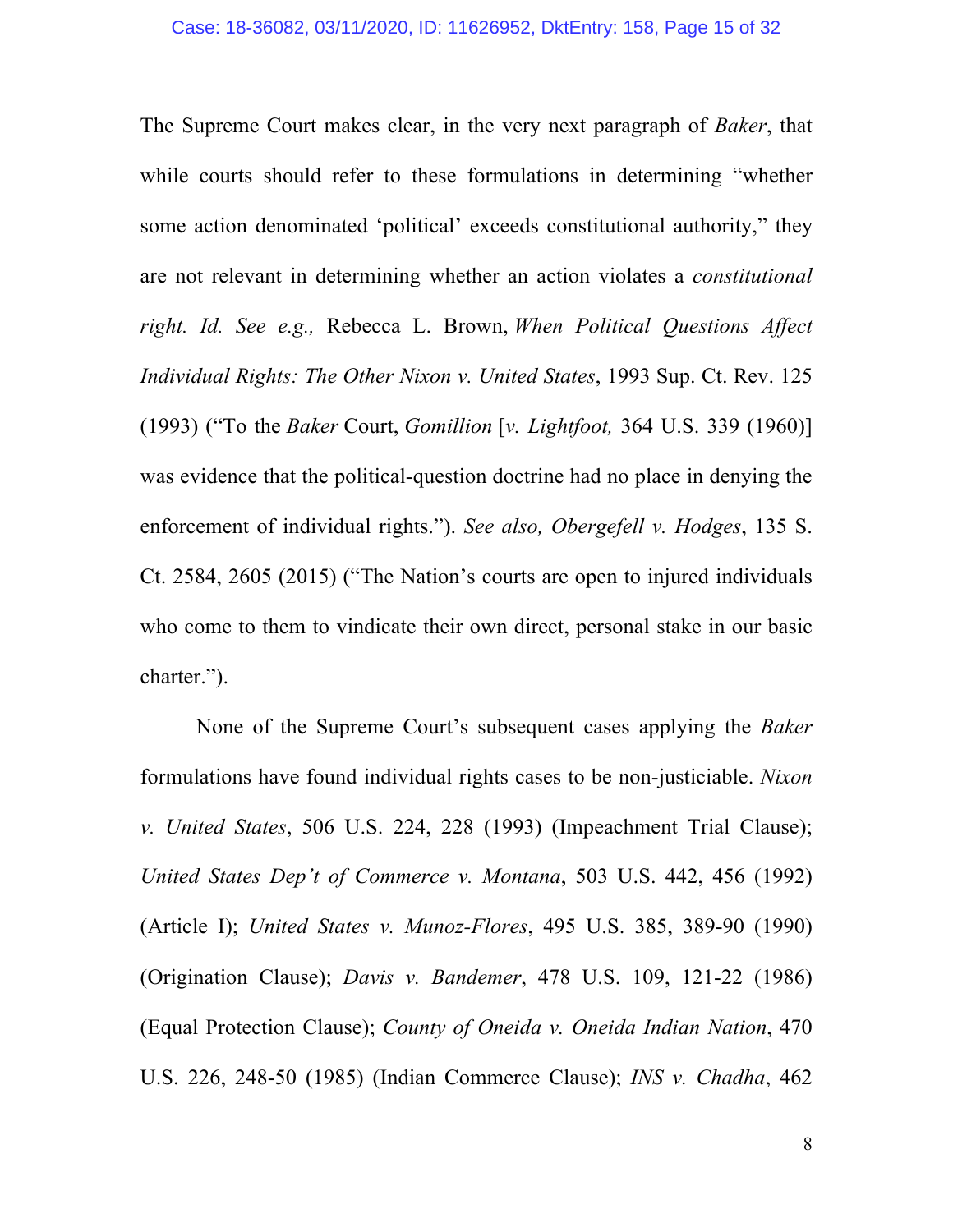U.S. 919, 940-42 (1983) (Article I); and *Powell v. McCormack*, 395 U.S. 486, 518-19 (1969) (Article I).

The Supreme Court consistently reserves application of the political question doctrine to cases where plaintiffs seek structural changes in political governance or where a political realignment is necessary. *See, e.g.*, *Nixon*, 506 U.S. 224 (1993) (Impeachment Trial Clause); *Coleman v. Miller*, 307 U.S. 433 (1939) (Article V); *Ohio ex rel. Bryant v. Akron Metro. Park Dist.*, 281 U.S. 74 (1930) (Guarantee Clause); *Massachusetts v. Mellon*, 262 U.S. 447 (1923) (Tenth Amendment); *Mountain Timber Co. v. Washington*, 243 U.S. 219 (1917) (Guarantee Clause); *Ohio ex rel. Davis v. Hildebrant*, 241 U.S. 565 (1916) (same); *Kiernan v. City of Portland*, 223 U.S. 151 (1912) (same); *Pacific States Tel. & Tel. Co. v. Oregon*, 223 U.S. 118 (1912) (same); *Taylor v. Beckham*, 178 U.S. 548 (1900) (Guarantee Clause and Due Process Clause); *Georgia v. Stanton*, 73 U.S. 50 (1867) (Constitutional challenge to Reconstruction Acts). *See* Erwin Chemerinsky, *Federal Jurisdiction*, § 2.6 n.7 (5th ed. 2007) ("If a litigant claims that an individual right has been invaded, the lawsuit by definition does not involve a political question.") (quoting Howard Fink & Mark Tushnet, *Federal Jurisdiction: Policy and Practice* 231 (2d ed. 1987)); Rebecca L. Brown, *When Political Questions Affect Individual Rights: The Other Nixon v. United States,* 1993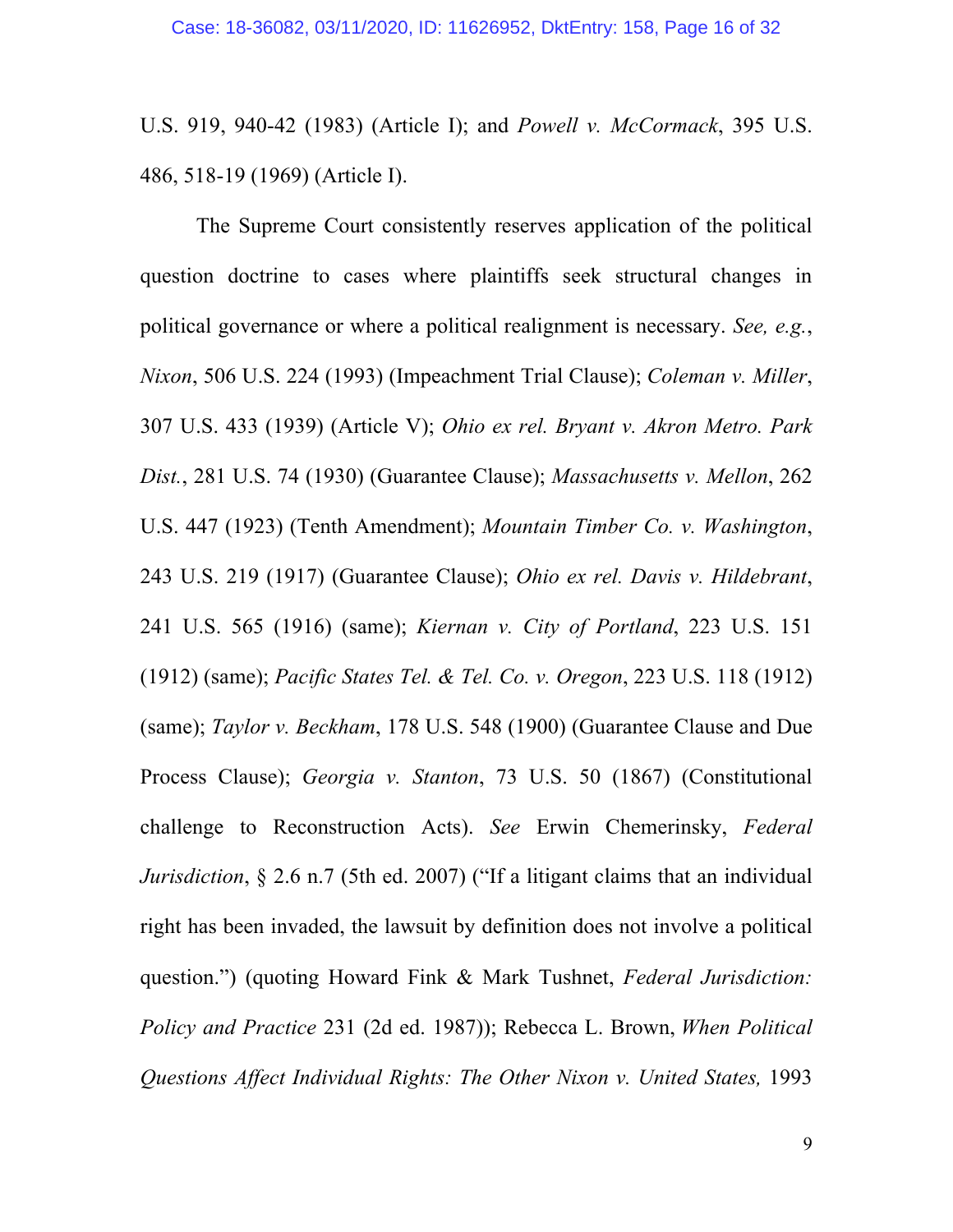Sup. Ct. Rev. 125 (1993) ("The Court has tacitly reacted to the conflict between the political-question doctrine and the enforcement of individual rights by not applying the doctrine in a way that would defeat a right—but never for reasons arising out of the doctrine itself.").

The Supreme Court has dismissed cases that include individual rights claims only when it has found an express textual commitment of the issue to a political branch, such as in the Impeachment Trial Clause or the Guarantee Clause. See, e.g., *Rucho*, 139 S. Ct. at 2506 ("This Court has several times concluded, however, that the Guarantee Clause does not provide the basis for a justiciable claim."); *Vieth v. Jubelirer*, 541 U.S. 267 (2004) (plurality opinion) (textual commitment to Congress over districting in Article I §4); *Gilligan v. Morgan*, 413 U.S. 1 (1973) (textual commitment to Congress over National Guard in Article I, §8, cl. 16). Absent an express textual commitment to a political branch, the Court has never found that the doctrine precludes an individual rights claim. This case presents clear individual rights questions under the Fifth Amendment, questions never committed to elected branches. *See* Michael A. Moorefield, *The Times Are They A-Changin'?: What Kivalina Says About the State of Environmental "Political Questions." Native Village of Kivalina v. Exxonmobil Corp.,* 17 Mo. Envtl. L. & Pol'y Rev. 606, 630 (2010) ("While the Judicial Branch is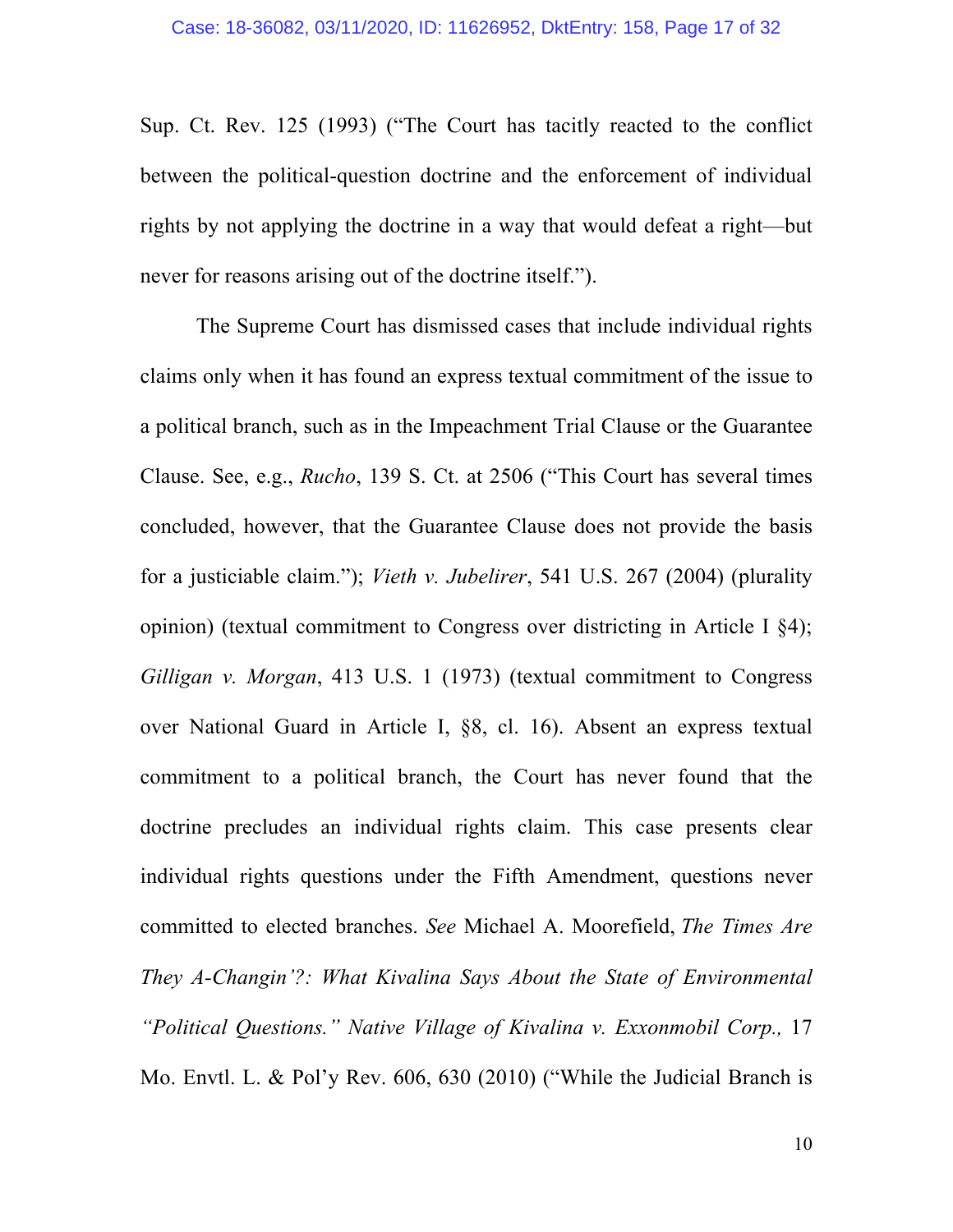not in the business of rulemaking, it is in the business of protecting an individual's rights if other branches are not, or are failing to do so."). This includes individual rights claims addressing government actions and inactions contributing to climate change. *See generally,* James R. May, *Climate Change, Constitutional Consignment, and the Political Question Doctrine*, 58 Denver U. L. Rev. 919 (2008); James R. May, *AEP v. Connecticut and the Future of the Political Question Doctrine,* 121 Yale L.J. Online 127 (2011).

## **C. The Political Question Doctrine Does Not Apply to Youth Plaintiffs' Claims**

As the District Court found, and the Ninth Circuit assumed, the youth plaintiffs have established cognizable claims under the Fifth Amendment. These constitutional rights—like all others—are textually committed for *judicial branch* enforcement. Once a constitutional right is identified, it is the courts' province and duty to delineate the right's boundaries and to ensure governments do not transgress those limits. *Marbury v. Madison*, 5 U.S. 137, 176-177 (1803) ("The distinction between a government with limited and unlimited powers is abolished if those limits do not confine the persons on whom they are imposed, and if acts prohibited and acts allowed are of equal obligation. It is a proposition too plain to be contested that the Constitution controls any legislative act repugnant to it, or that the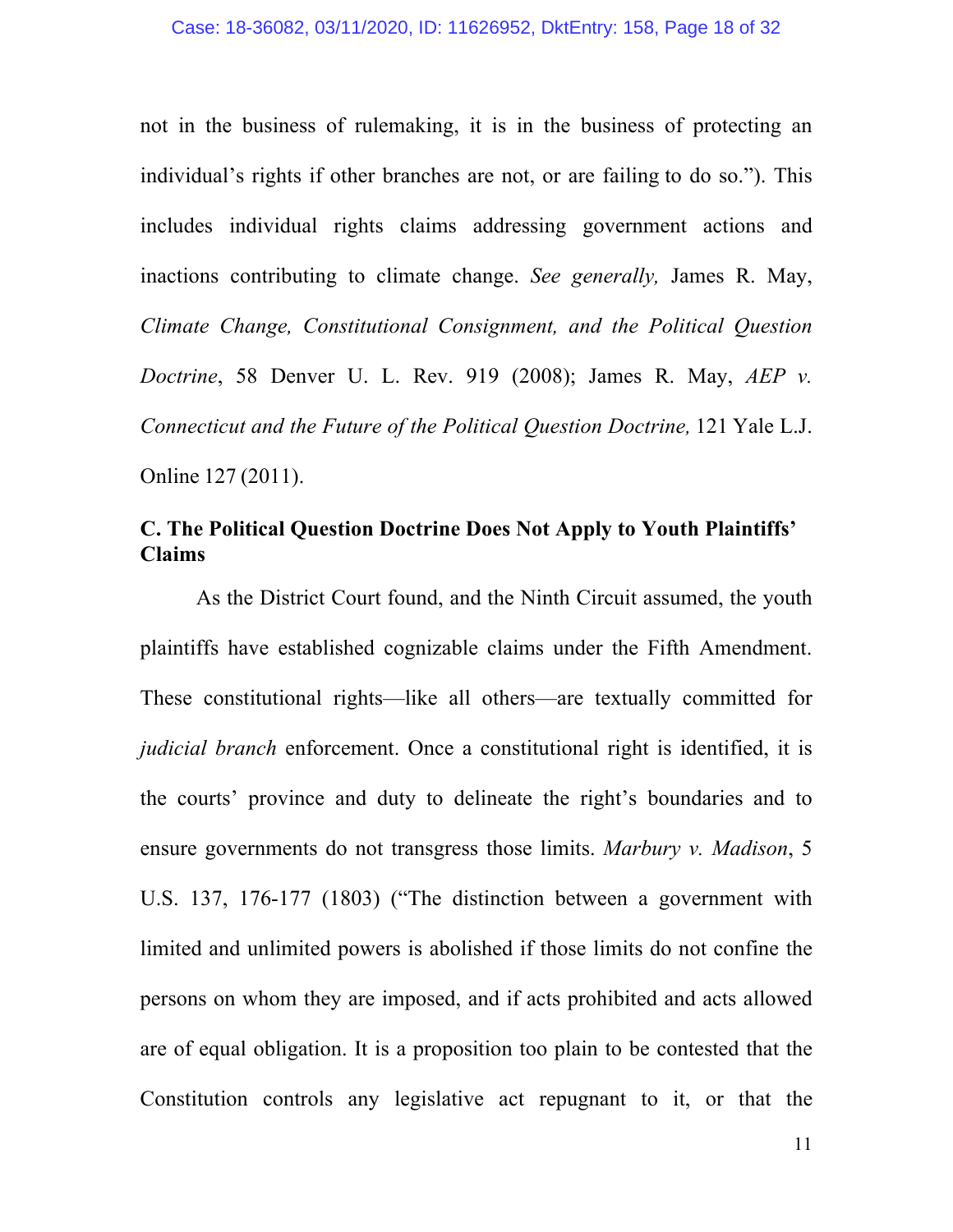Legislature may alter the Constitution by an ordinary act.")

Precluding jurisdiction in this case, and similar cases, would effectively eliminate judicial oversight of government actions knowingly violating individual constitutional rights. For 229 years, federal courts have decided constitutional claims. Some claims were novel. E.g., *McCulloch v Maryland,* 17 U.S. (4 Wheat.) 316 (1819) (whether Congress had the power to charter a bank). Some asked the courts to extend the understanding of an established constitutional principle. E.g., *Rochin v California,* 342 U.S. 165 (1952) (whether entry into a home and pumping defendant's stomach violated defendant's liberty interest); *Griswold v. Connecticut*, 381 U.S. 479 (1965) (whether a prohibition on the distribution and use of contraceptives violated defendants' liberty interest)). Some asked the courts to apply constitutional rights to new situations. E.g., *Carpenter v. United States*, 138 S. Ct. 2206 (2018) (whether defendant had a reasonable expectation of privacy in location data stored in cell phones); *Kyllo v. United States*, 533 U. S. 27, 34 (2001) (whether using thermal technology constituted a search). Some asked courts to recognize for the first time values which, though not express, had always underlain our constitutional system. E.g., *Seminole Tribe of Florida v. Florida*, 517 U.S. 44 (1996) (whether state sovereignty limited federal power); *Moore v City of East Cleveland*, 431 U.S. 494 (1977)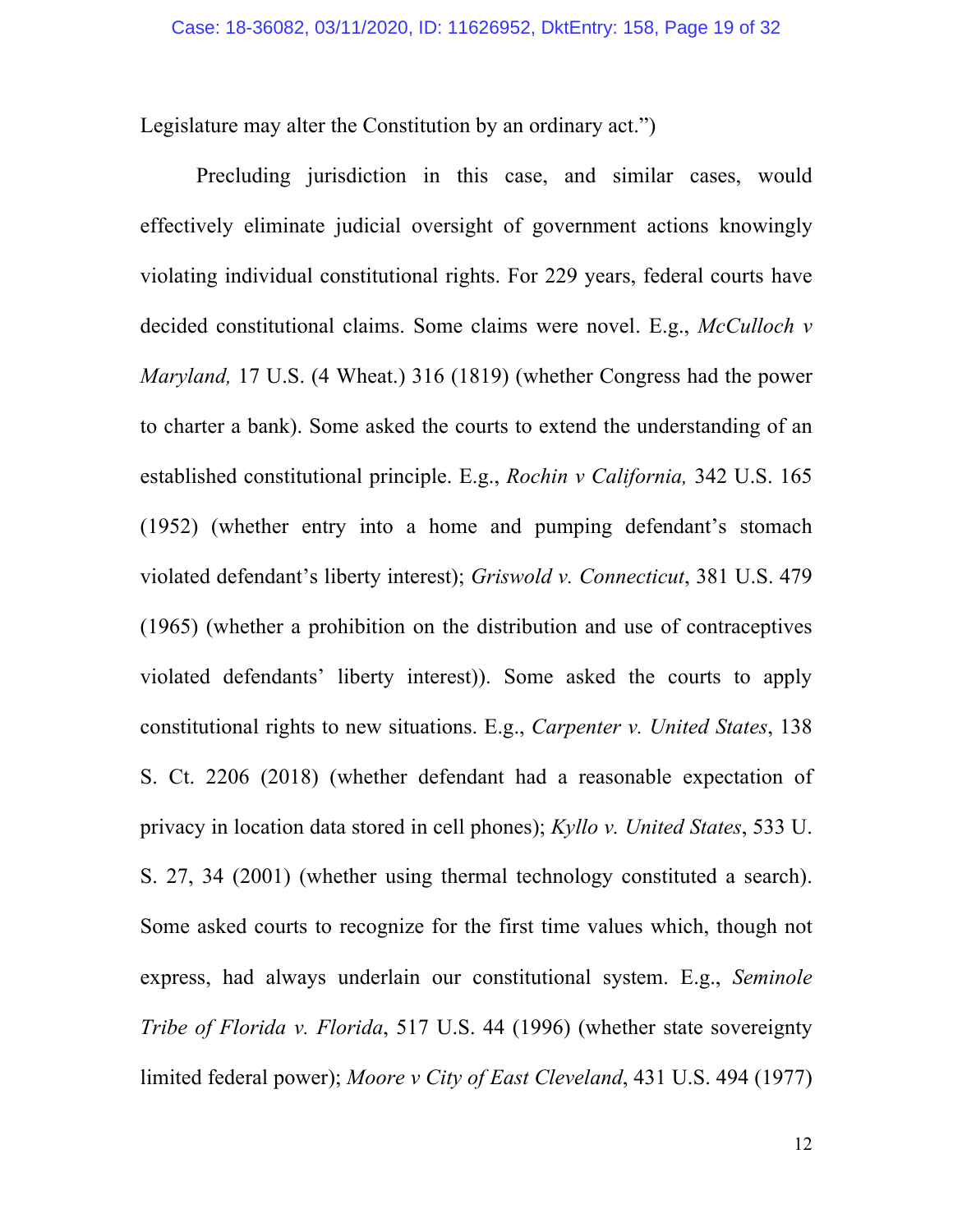(whether liberty protections extended to non-nuclear family structures). And some asked courts to harmonize U.S. law with law in peer democratic countries. E.g., *Washington v. Glucksberg*, 521 U.S. 702 (1997) (physicianassisted suicide); *Roper v Simmons*, 543 U.S. 551 (2005) (holding the death penalty unconstitutional for youths)). To be sure, federal courts have resolved the most contentious and profound questions of their time: slavery in *Pennsylvania v. Prigg*, 41 U.S. 539 (1842); Presidential authority in *Youngstown Sheet & Tube Co. v. Sawyer,* 343 U.S. 579 (1952); and discrimination and affirmative action in a series of cases spanning more than 50 years, e.g., *Cooper v. Aaron*, 358 U.S. 1 (1958) and *Grutter v. Bollinger*, 539 U.S. 306 (2003). Some cases in which lower courts were asked to decide difficult questions of first impression were reversed when they reached the Supreme Court (e.g., *Brown v Board of Education*, 347 U.S. 483 (1954)) and some were not (e.g., *United States v. Nixon*, 418 U.S. 683 (1974)). But in each instance the court reached the merits, including when individual rights were at stake. *See* Rebecca L. Brown, *When Political Questions Affect Individual Rights: The Other Nixon v. United States,* 1993 Sup. Ct. Rev. 125 (1993) ("Judges, at least in part, are the protectors in the constitutional scheme of individual rights.").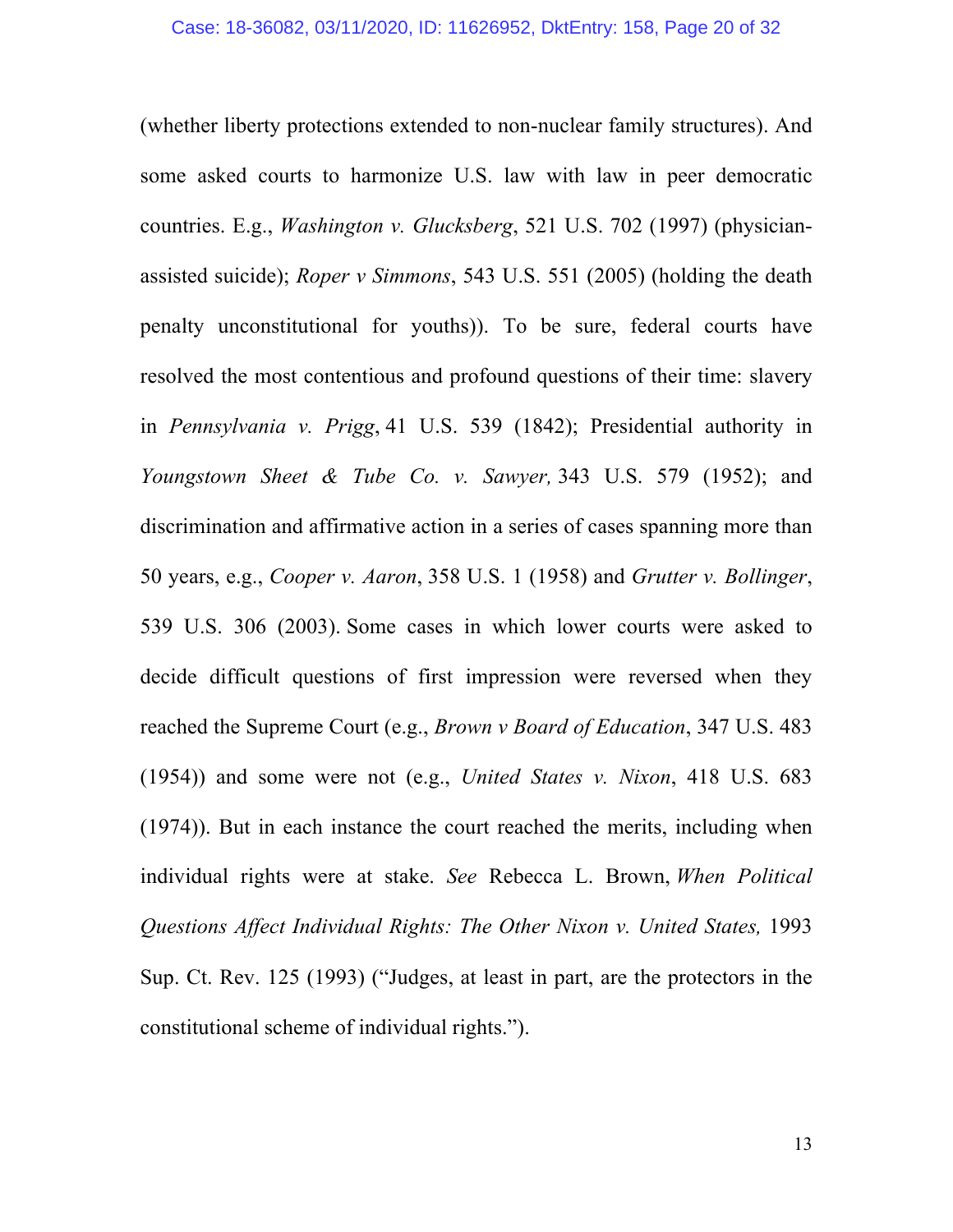In these cases, regardless the novelty of the claim, the complexity of the issue, the importance of the case, or the social or political implications of the judicial determination, courts made their own independent judgment. Errors, if any, were corrected through the normal course of litigation in appellate courts and, where appropriate, in the Supreme Court.

#### **II. The Standards Here Are Judicially Discoverable and Manageable**

In analogizing to *Rucho's* determination that political reapportionment involving a comparison to a baseline election map is too difficult for the judiciary to manage, 139 S. Ct. at 2500–02, the majority incorrectly decided that "it is impossible to reach a different conclusion here." SO 28. The majority overlooks that: (1) constitutional standards are well developed and familiar, (2) such standards are judicially discoverable and manageable, and (3) no amount of knowing child endangerment is constitutionally permissible.

## **A. The Constitutional Standards Here Are Well Developed and Familiar**

The political question doctrine precludes jurisdiction not when the question is novel but when it is governed by *no standard at all*. In *Vieth*, the plurality determined that political gerrymandering claims are non-justiciable, not because they require courts to apply a broad standard like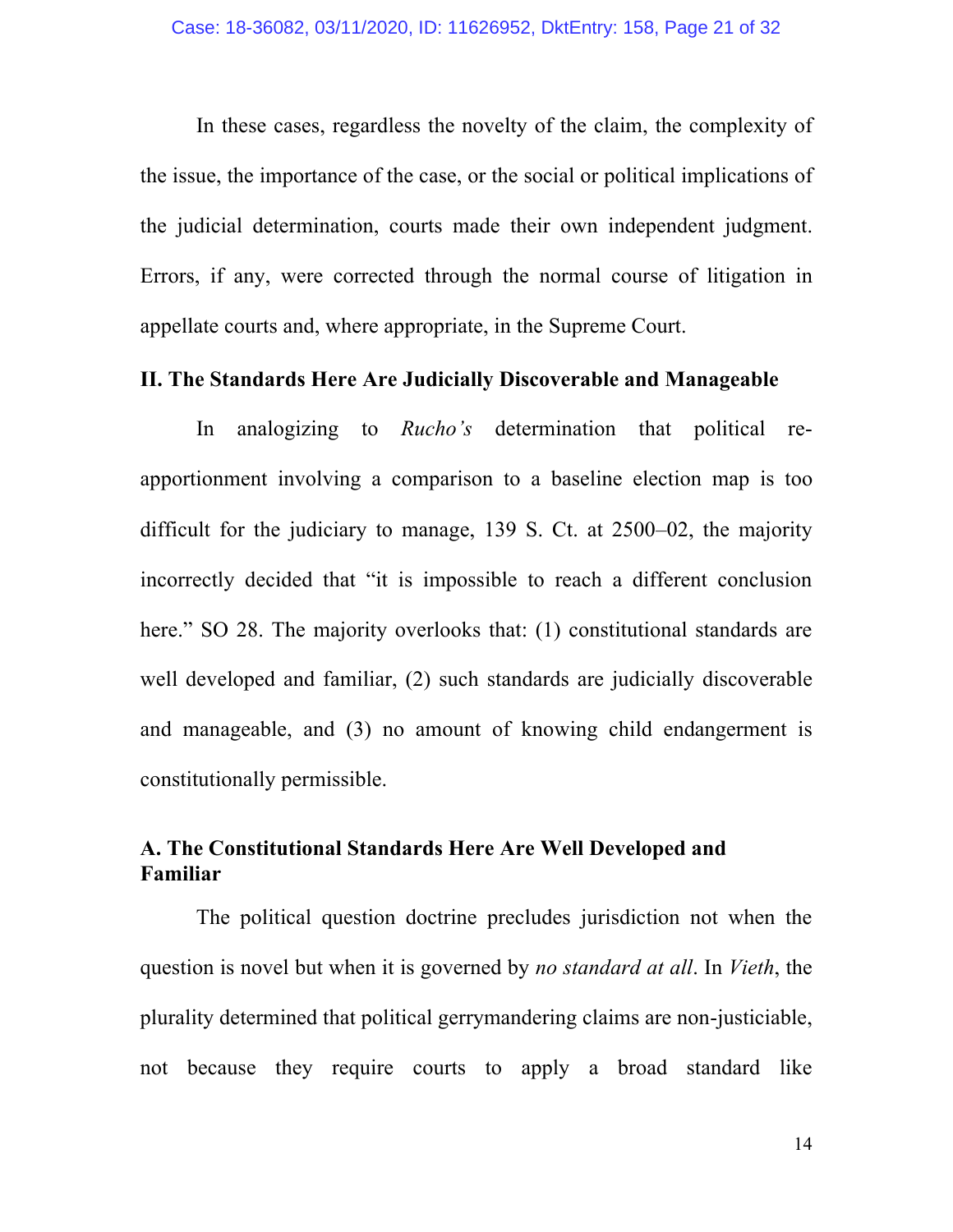#### Case: 18-36082, 03/11/2020, ID: 11626952, DktEntry: 158, Page 22 of 32

reasonableness, but because courts could not articulate any meaningful standard whatsoever. *Vieth*, 541 U.S. at 278-90 (plurality opinion). *See also Coleman*, 307 U.S. at 450-54; *Goldwater v. Carter*, 444 U.S. 996, 1003 (1979) (Rehnquist, J., concurring in the judgment) (concluding that a Senator's challenge to the President's abrogation of a treaty is nonjusticiable, because, while the Constitution sets forth the manner in which the Senate participates in the ratification of treaties, it provides no standards for the Senate's participation in their abrogation).

Youth plaintiffs allege violations of constitutional due process and equal protection rights, invoking well-established standards. Landmark decisions exist in almost every decade of the last century establishing and reaffirming that, in addition to incorporating most enumerated rights, the liberty clauses of the Fifth and Fourteenth Amendments include many of the interests these youth plaintiffs have pled. Previously recognized unenumerated liberty interests include the rights to direct the education and upbringing of one's children (*Pierce v. Soc'y of Sisters*, 268 U.S. 510, 534- 35 (1925); *Meyer v. Nebraska*, 262 U.S. 390, 400 (1923)), procreation (*Skinner v. Oklahoma ex rel. Williamson*, 316 U.S. 535 (1942)), bodily integrity (*Rochin v. California*, 342 U.S. at 172-73 (1952)), contraception (*Griswold v. Connecticut*, 381 U.S. at 485-86 (1965)), abortion (*Planned*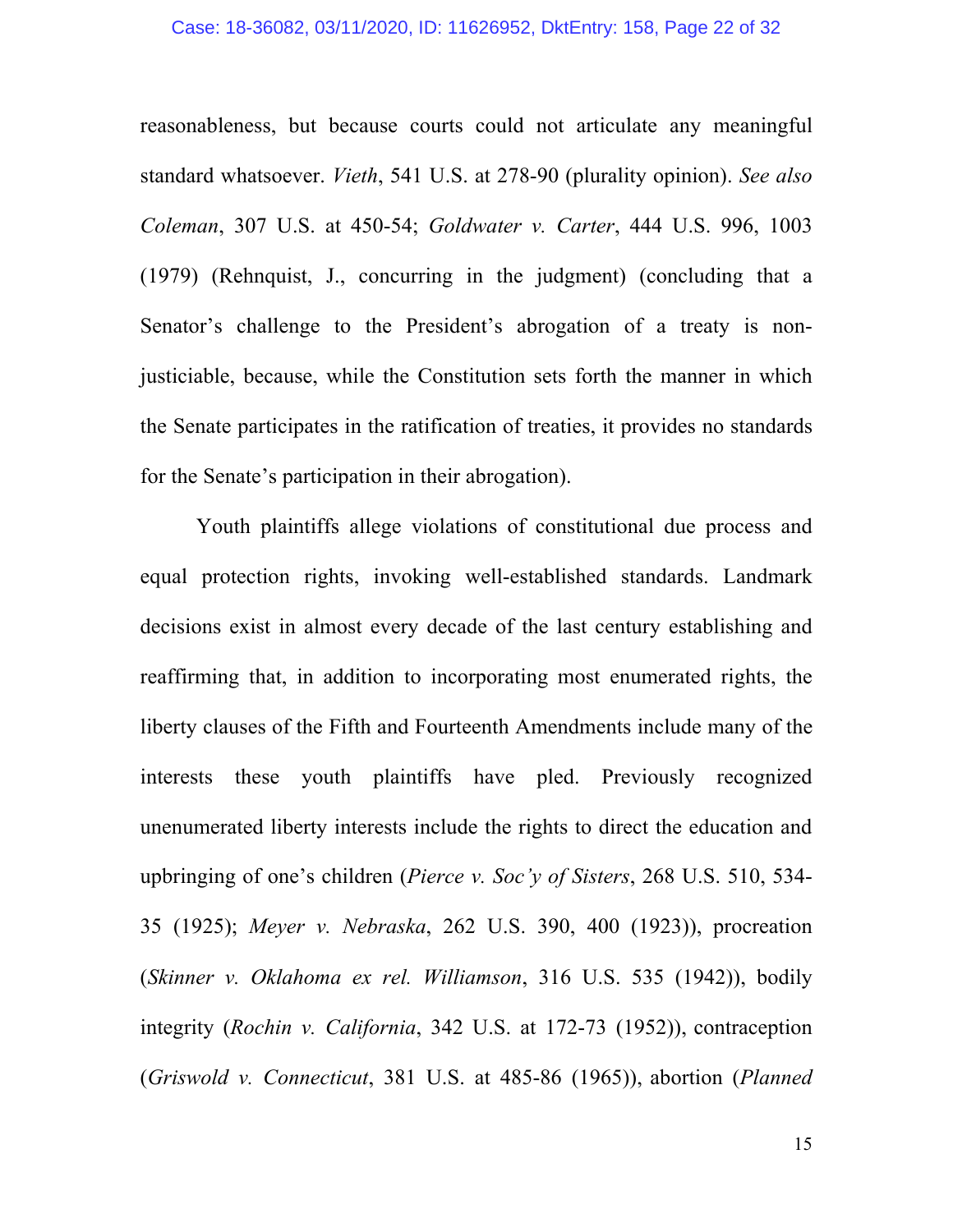*Parenthood of Southeastern Pa. v. Casey*, 505 U.S. 833 (1992); *Roe v. Wade,* 410 U.S. 113, 153 (1973)), sexual intimacy (*Lawrence v. Texas*, 539 U.S. 558, 578 (2003)), family (*Moore v. City of East Cleveland*, 431 U.S. 494 (1977)), and marriage (*Loving v. Virginia*, 388 U.S. 1, 12 (1967)). *See also McDonald v City of Chicago*, 561 U.S. 742 (2010) (finding the Second Amendment's protection of firearms for the purpose of protecting one's home and family to be so deeply rooted in this Nation's history and traditions that it is encompassed in the Fourteenth Amendment's protection of liberty). In each case, upon finding a constitutional right, the Court identified appropriate standards by which to measure the violation.

The applicable standards are a function of the right or interest at issue, whether strict scrutiny, rational basis, or any other test or standard the Court has devised in its voluminous rights jurisprudence.

Balancing individual liberties against governmental interests, as due process analysis requires courts to do, is a task presumptively appropriate for federal courts. Indeed, in *Baker*, the Court held reapportionment claims as justiciable because "[j]udicial standards under the Equal Protection Clause are well developed and familiar." *Baker*, 369 U.S. at 226. Courts do exactly this in all cases involving fundamental individual rights. *See, e.g., Los Angeles Cty. Bar Ass'n v. Eu*, 979 F.2d 697, 702 (9th Cir. 1992) ("Judicial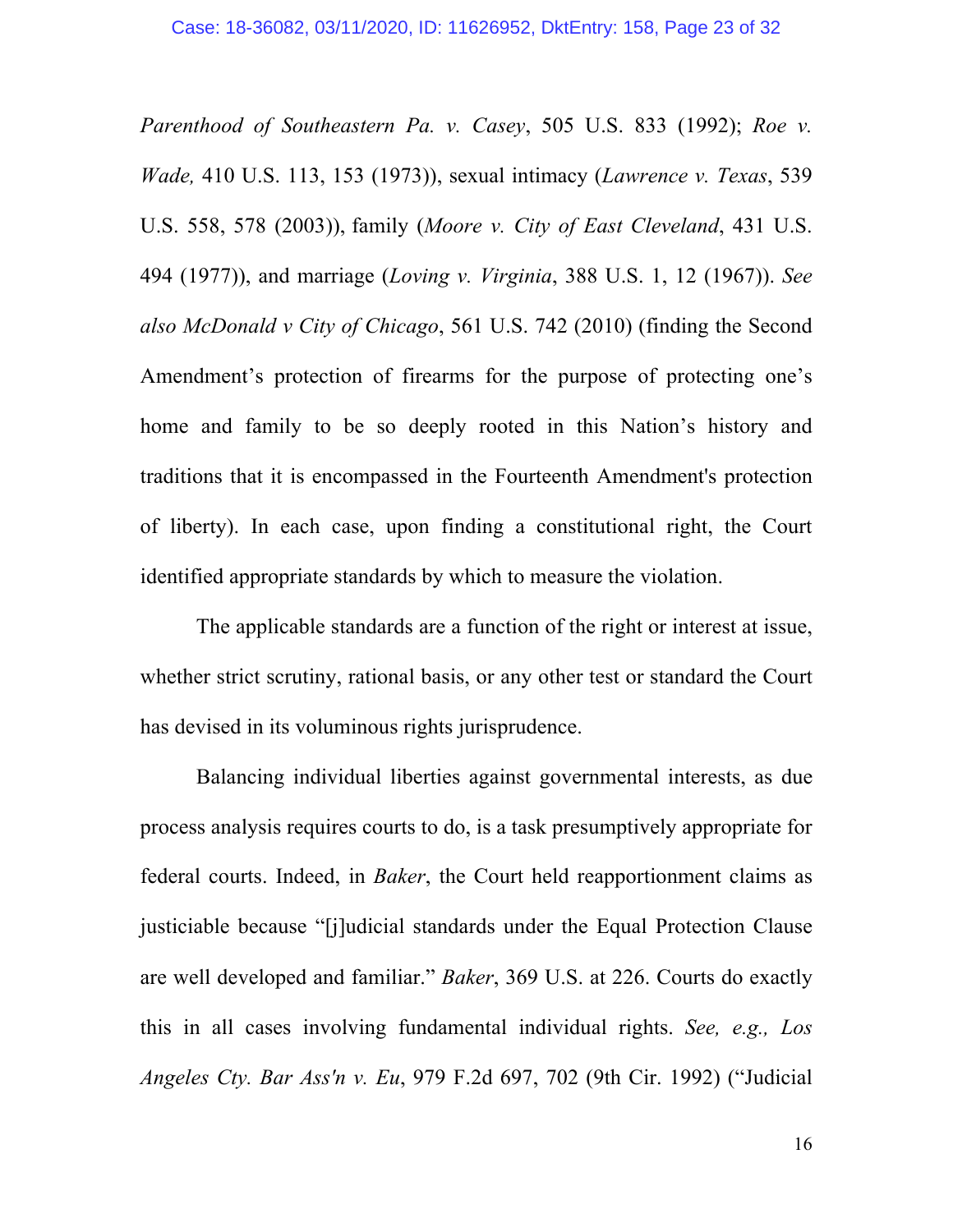standards for evaluating compliance with the constitutional dictates of due process and equal protection are well developed, although they have not often been applied to these facts.").

## **B. Standards for Evaluating These Youth Plaintiffs' Claims are Judicially Discoverable and Manageable**

Under the law of the Ninth Circuit, "the crux of this inquiry is . . . not whether the case is unmanageable in the sense of being large, complicated, or otherwise difficult to tackle from a logistical standpoint," but rather whether "a legal framework exists by which courts can evaluate . . . claims in a reasoned manner." *Alperin v. Vatican Bank*, 410 F.3d 532, 552, 55 (9th Cir. 2005). Here, a legal framework of judicially discoverable and manageable standards exists for evaluating these youth plaintiffs' claims.

The standards youth plaintiffs have requested the court to apply are judicially discoverable. Courts regularly engage in deciding complex scientific issues and have readily available standards for resolving them through expert witnesses with scientific expertise in various disciplines. The *Daubert* standard for qualification of expert witnesses, for instance, serves as a discoverable manageable standard. *Daubert v. Merrill Dow Pharmaceuticals*, *Inc.*, 509 U.S. 579 (1993). As Justice Breyer observes:

The Supreme Court has . . . decided basic questions of human liberty, the resolution of which demanded an understanding of scientific matters . . . Scientific issues permeate the law . . .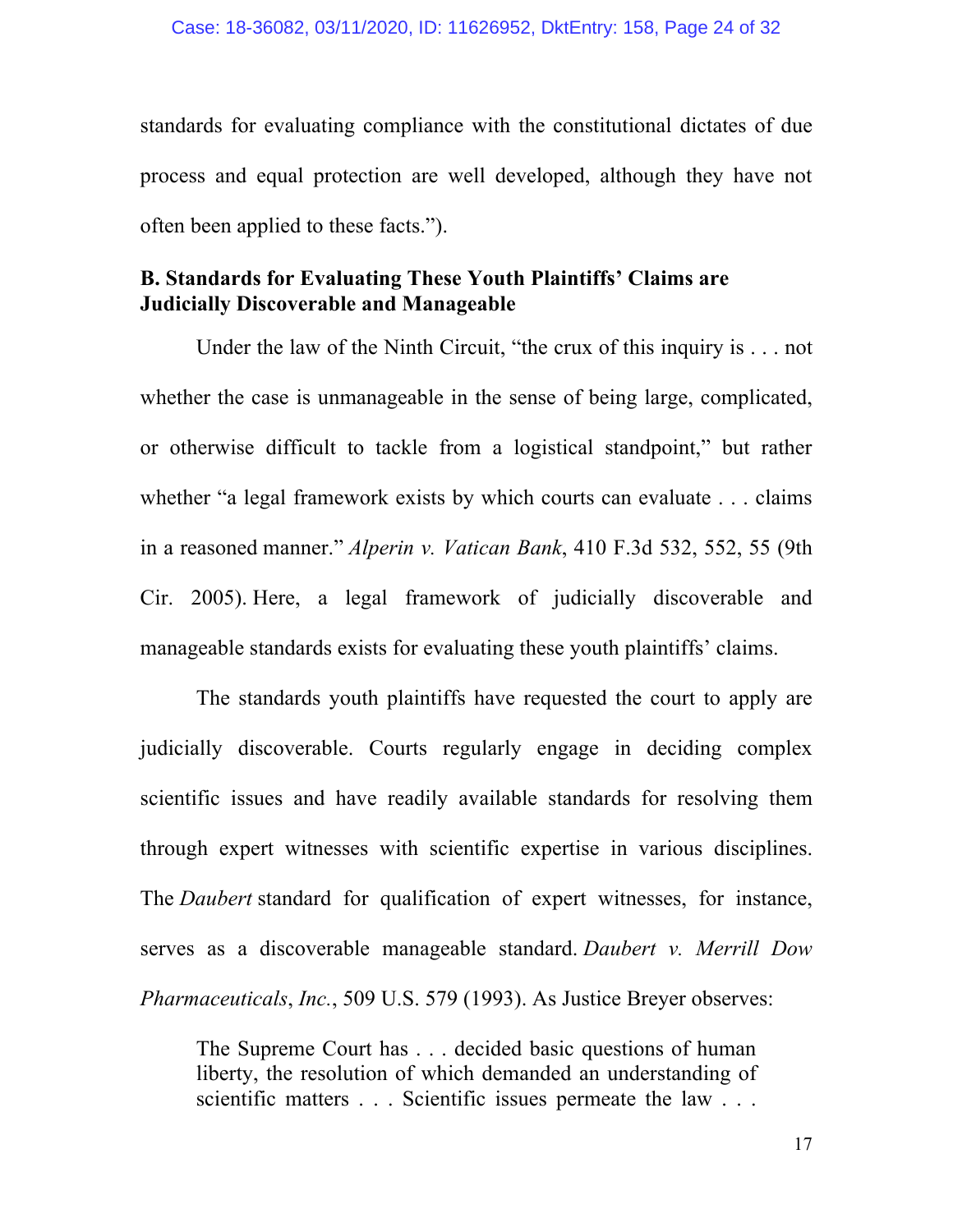[W]e must search for law that reflects an understanding of the relevant underlying science, not for law that frees [defendants] to cause serious harm.

Breyer, Stephen, J., "Science in the Courtroom," *Issues in Science and Technology* 16, no. 4 (Summer 2000). Courts also regularly employ the aid of scientific special masters to discern applicable standards.

The majority *accepted* the opinion of the youth plaintiffs' experts that a stable climate—safe for the youth plaintiffs and capable of sustaining human life—requires atmospheric  $CO<sub>2</sub>$  levels of no more than 350 parts per million. Regardless, the majority pretermitted a trial that would help it utilize the scientific testimony and evidence to decide, under established levels of scrutiny applicable to Fifth Amendment claims, whether the Defendant's knowing causation of catastrophic climate destabilization, and resulting endangerment of youth plaintiffs, violates their individual constitutional rights. Because it is "assumed that . . . executive officials . . . would abide by an authoritative interpretation of the Constitution," *Franklin*, 505 U.S. at 803, declaratory relief would prompt the Defendants to reduce their contributions to the climate crisis, sufficing for redressability. *Larson v. Valente*, 456 U.S. 228, 243 n.15 (1982). If, after the remedial phase of a bifurcated trial, the district court finds it necessary to order the Defendants to prepare and implement a remedial plan, the court could assess, utilizing the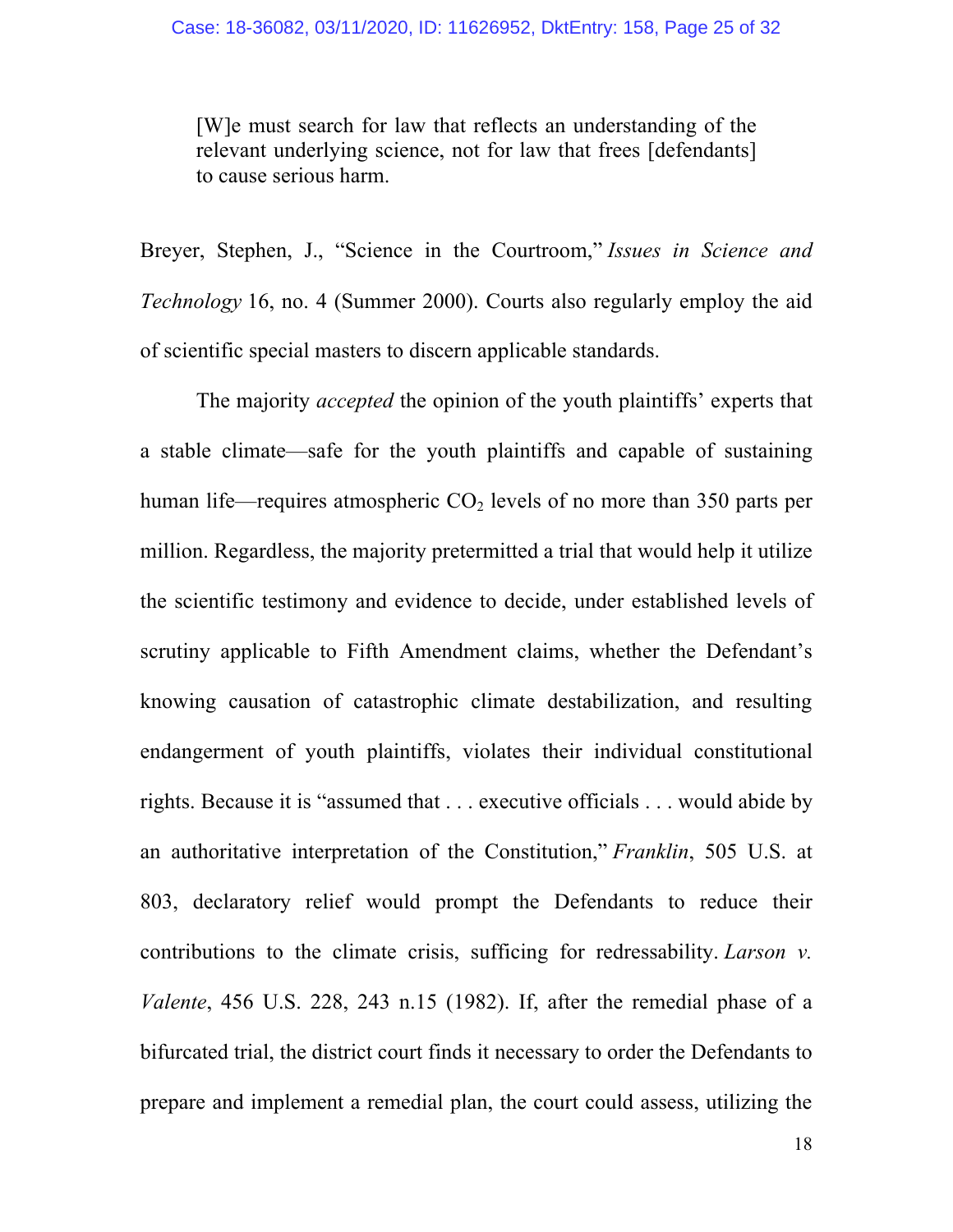best available science and the aid of special masters, whether the cumulative emissions reductions effectuated would put the Defendants on a path consistent with stabilizing the climate at 350 ppm by 2100. To remedy systemic constitutional violations, courts have overseen remedial plans of much greater complexity, touching on difficult issues of social science, when compared with the hard science involved here. *Compare Brown v. Bd.*, 347 U.S. at 495*, with Brown v. Plata*, 563 U.S. 493, 526 (2011).

#### **C.** *Rucho* **Does Not Apply**

The majority was simply incorrect to equate a baseline election map (as in *Rucho*) with the scientific body of knowledge detailing how to ensure the climate can sustain human life. *Rucho* is inapposite. *Rucho* ruled that no judicially discoverable and manageable standards exist to resolve political gerrymandering claims. Its reasoning stems directly from the Court's recognition of precedent that some amount of partisan motivation in districting is constitutionally permissible, which would force courts to decide when some gerrymandering goes "too far." *Rucho,* 139 S.Ct. at 2497 ("Partisan gerrymandering claims have proved far more difficult to adjudicate. The basic reason is that, while it is illegal for a jurisdiction to depart from the one-person, one-vote rule, or to engage in racial discrimination in districting, 'a jurisdiction may engage in constitutional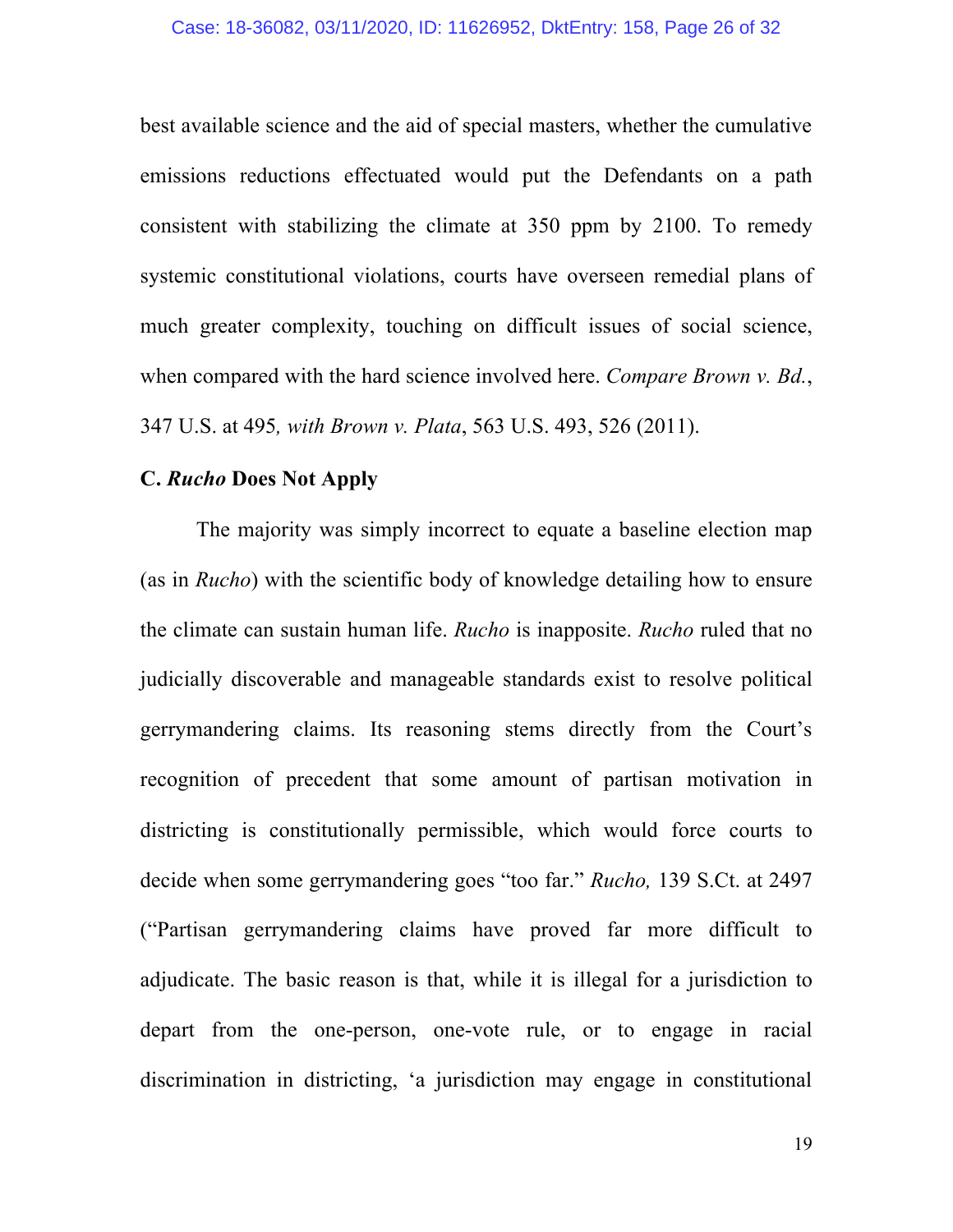political gerrymandering' … The 'central problem' is not determining whether a jurisdiction has engaged in partisan gerrymandering. It is 'determining when political gerrymandering has gone too far'").

In contrast, the Court has never ruled that "some amount" of government-known child endangerment is constitutionally permissible, nor would the proposition have been fathomable to the Framers. Rather, the Court has consistently held that children are entitled to special protection by the courts precisely because they are vulnerable, both psychologically and physically, and because they lack political recourse.

#### **CONCLUSION**

For the reasons given herein, the Court should grant Plaintiffs' Petition for Rehearing *En Banc*.

DATED: March 11, 2020 Respectfully submitted,

 $\sqrt{s}$ /

James R. May Erin Daly Dignity Rights International Delaware Law School jrmay@widener.edu edaly@widener.edu

*Counsel for Amicus Curiae Law Professors*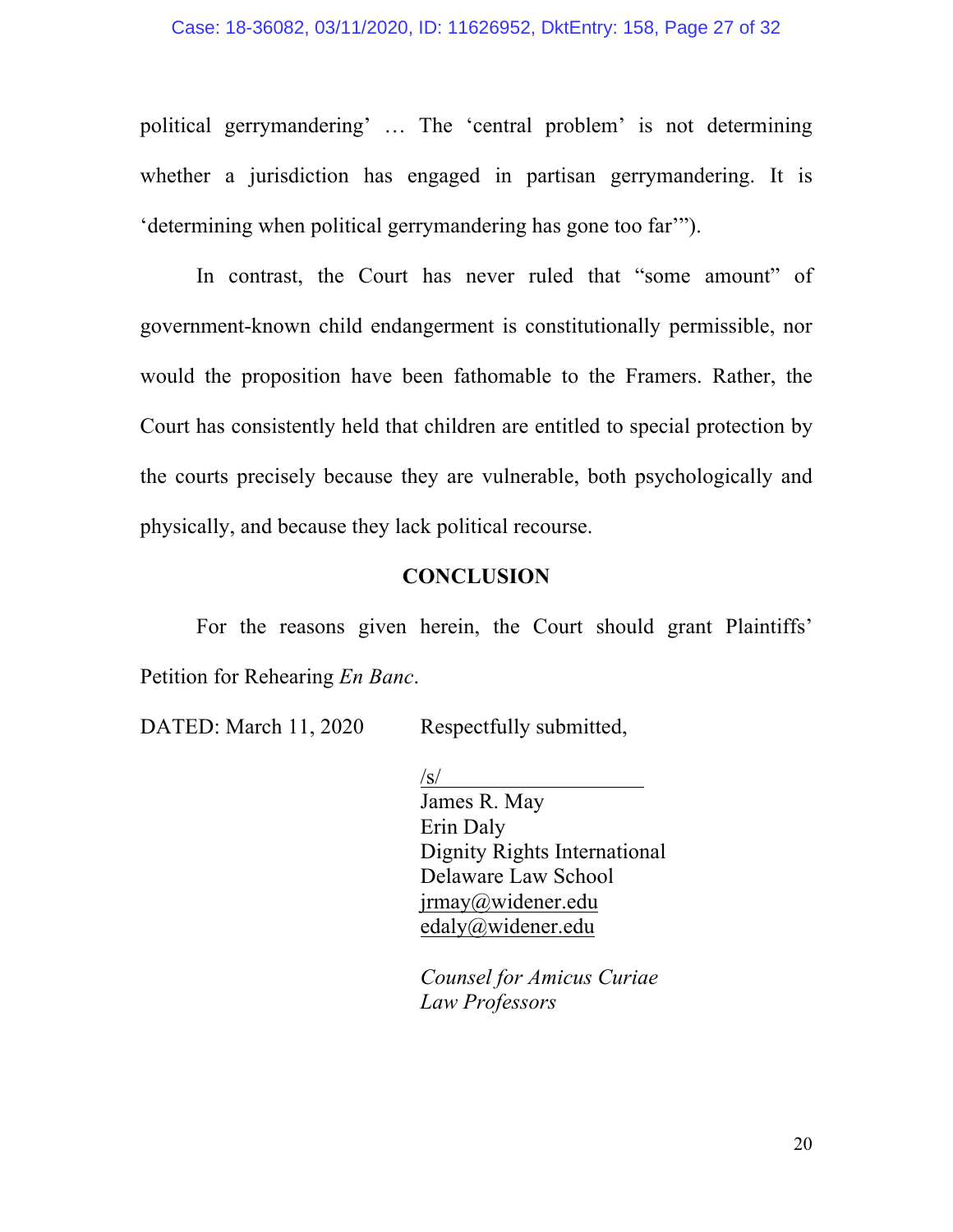#### **SIGNATORIES**

Nadia B. Ahmad Associate Professor of Law Barry University School of Law

Denise Antolini Professor William S. Richardson School of Law University of Hawai'I at Manoa

Hope Babcock Professor of Law Director, Environmental Law and Justice Clinic Institute for Public Representation Georgetown University Law Center

Wil Burns Co-Director & Professor of Research Institute for Carbon Removal Law & Policy American University

Alejandro E. Camacho Professor of Law and Director, Center for Land, Environment, and Natural Resources University of California, Irvine

Erwin Chemerinsky Dean Jess H. Choper Distinguished Professor of Law University of California Berkeley School of Law

Kim Diana Connolly Professor of Law and Director, Environmental Advocacy Clinic University at Buffalo School of Law, State University of New York

Barbara Cosens University Distinguished Professor University of Idaho College of Law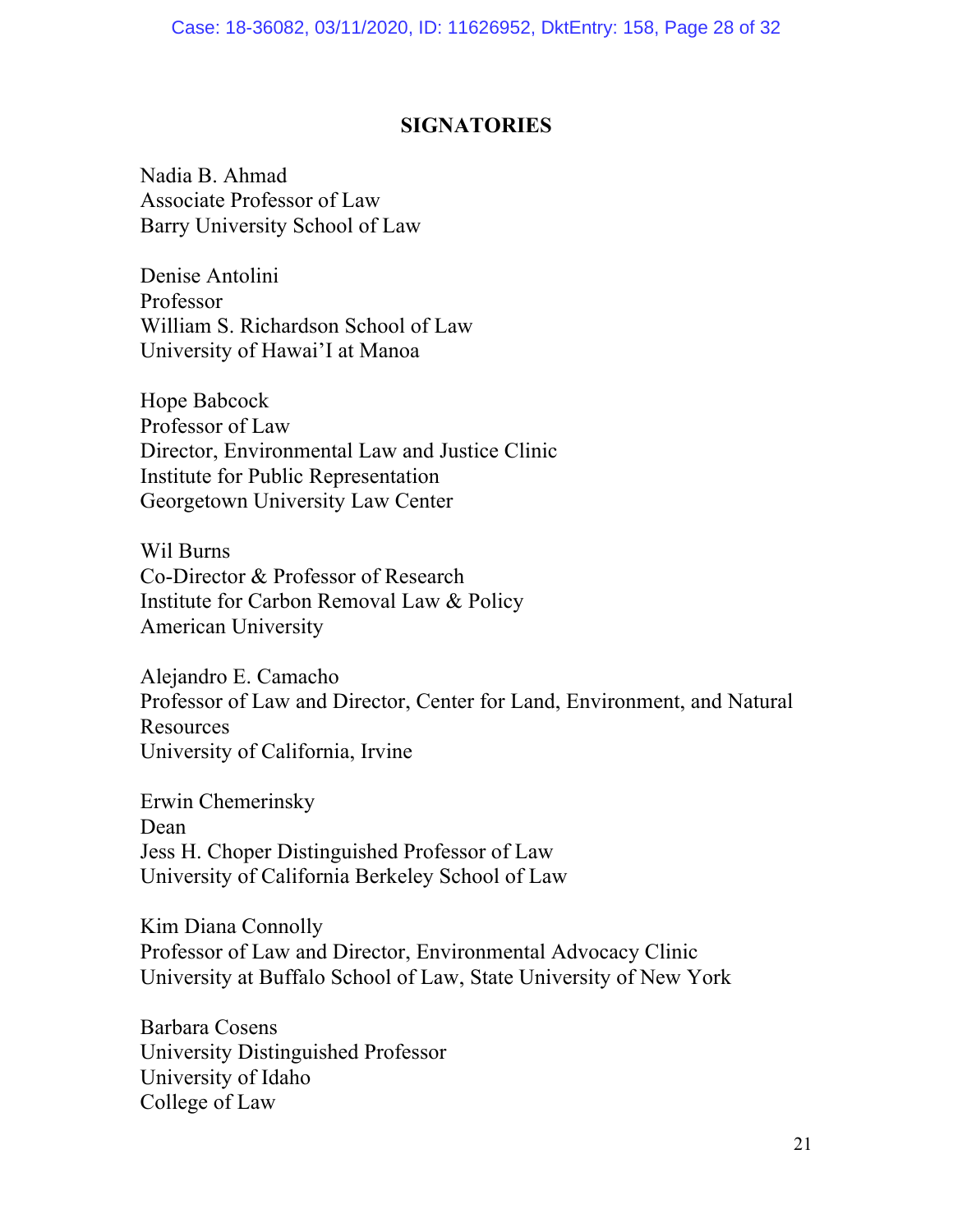Erin Daly Professor of Law Widener University Delaware Law

Myanna Dellinger Professor of Law University of South Dakota School of Law Myanna.dellinger@usd.edu

Rachel E. Deming Director, Environmental and Earth Law Clinic Barry University Dwayne O. Andreas School of Law

Tim Duane Professor in Residence University of San Diego School of Law

David L. Faigman Chancellor & Dean and John F. Digardi Professor of Law University of California Hastings College of the Law

Richard M. Frank Professor of Environmental Practice School of Law University of California Davis

Richard Hildreth Professor of Law University of Oregon

Keith H. Hirokawa Professor of Law Albany Law School

Helen H. Kang Professor of Law Director, Environmental Law and Justice Clinic Golden Gate University School of Law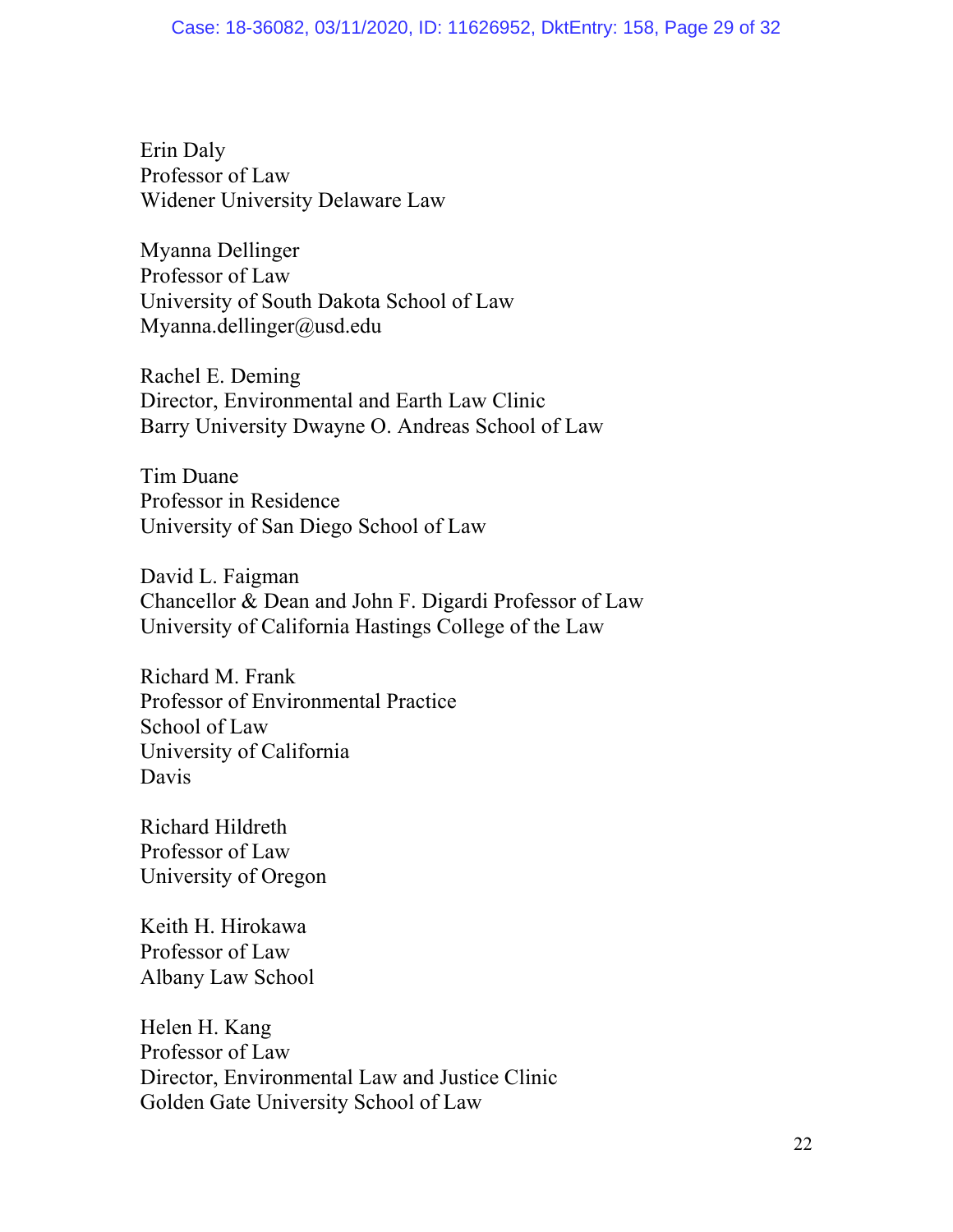Aliza Kaplan Professor of Lawyering Director, Criminal Justice Reform Clinic Lewis & Clark Law School

Madeline June Kass Distinguished Scholar in Residence Seattle University School of Law

Robin Kundis Craig James I Farr Presidential Endowed Professor of Law University of Utah S.J. Quinney College of Law

Kenneth T. Kristl Professor of Law Widener University Delaware Law School

Katrina Fischer Kuh Haub Distinguished Professor of Environmental Law Elisabeth Haub School of Law at Pace University

Douglas A. Kysar Joseph M. Field '55 Professor of Law Yale Law School

James R. May Distinguished Professor of Law Widener University Delaware Law

Patrick C. McGinley Professor of Law West Virginia University College of Law

Professor Irma S. Russell Edward A. Smith/Missouri Chair in Law, the Constitution, and Society University of Missouri-Kansas City School of Law

Erin Ryan Elizabeth C. & Clyde W. Atkinson Professor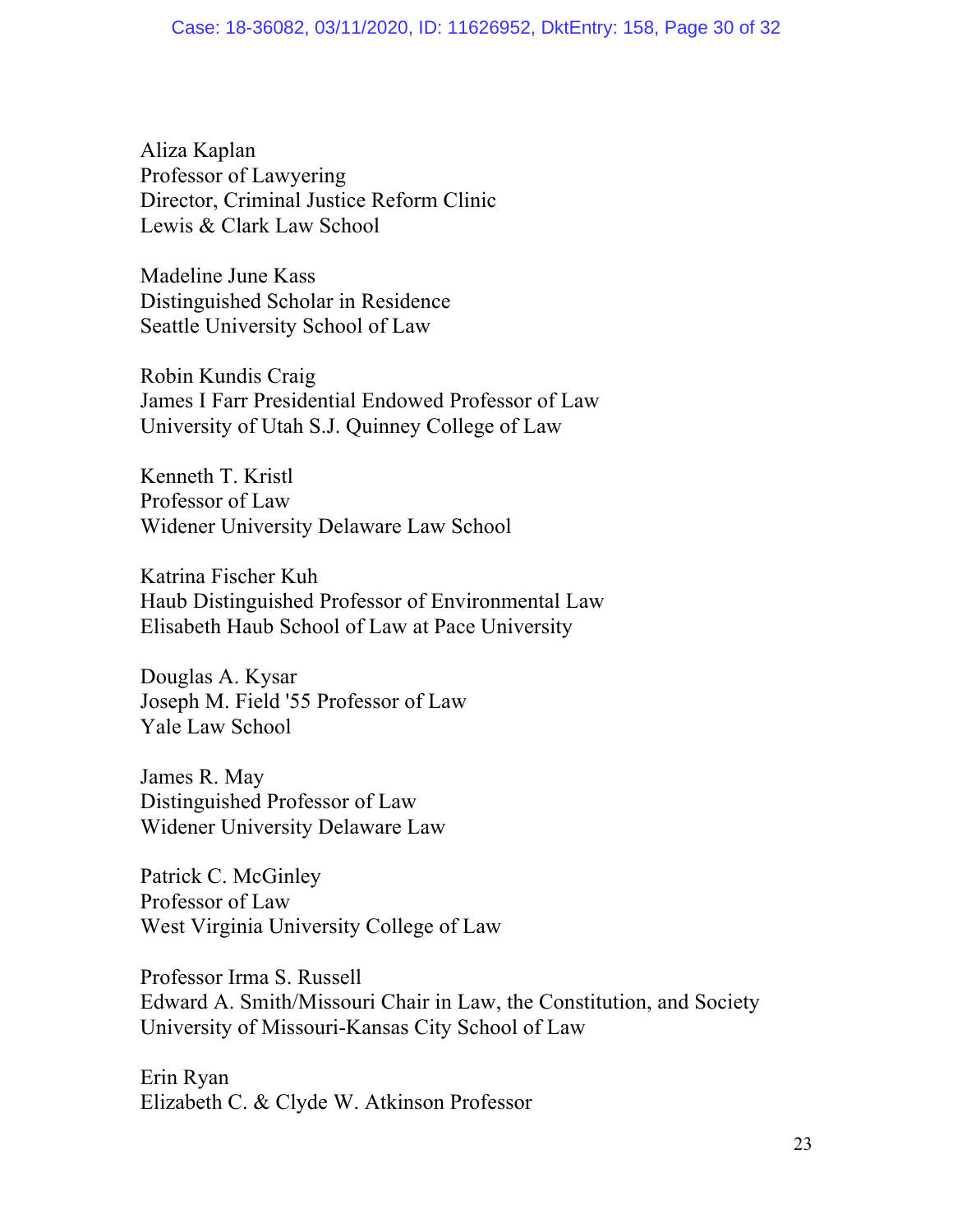Florida State University, College of Law

## Mary Christina Wood Philip H. Knight Professor of Law University of Oregon School of Law **CERTIFICATE OF COMPLIANCE**

I hereby certify the attached brief is proportionally spaced, has a typeface of 14 points or more, and contains 4,193 words (excluding the parts of the brief exempted) based on the word processing system used to prepare the brief. I also certify that this amicus brief complies with the word limit of Fed. R. App. P. 29(a)(5).

I further certify that, pursuant to Federal Rule of Appellate Procedure  $29(a)(4)(E)$ , no party's counsel authored this brief in whole or in part, nor did any party or party's counsel contribute money that was intended to fund preparing or submitting this brief. No person—other than the amici curiae or their counsel—contributed money that was intended to fund preparing or submitting this brief.

DATED: March 11, 2020

/s/ James R. May James R. May